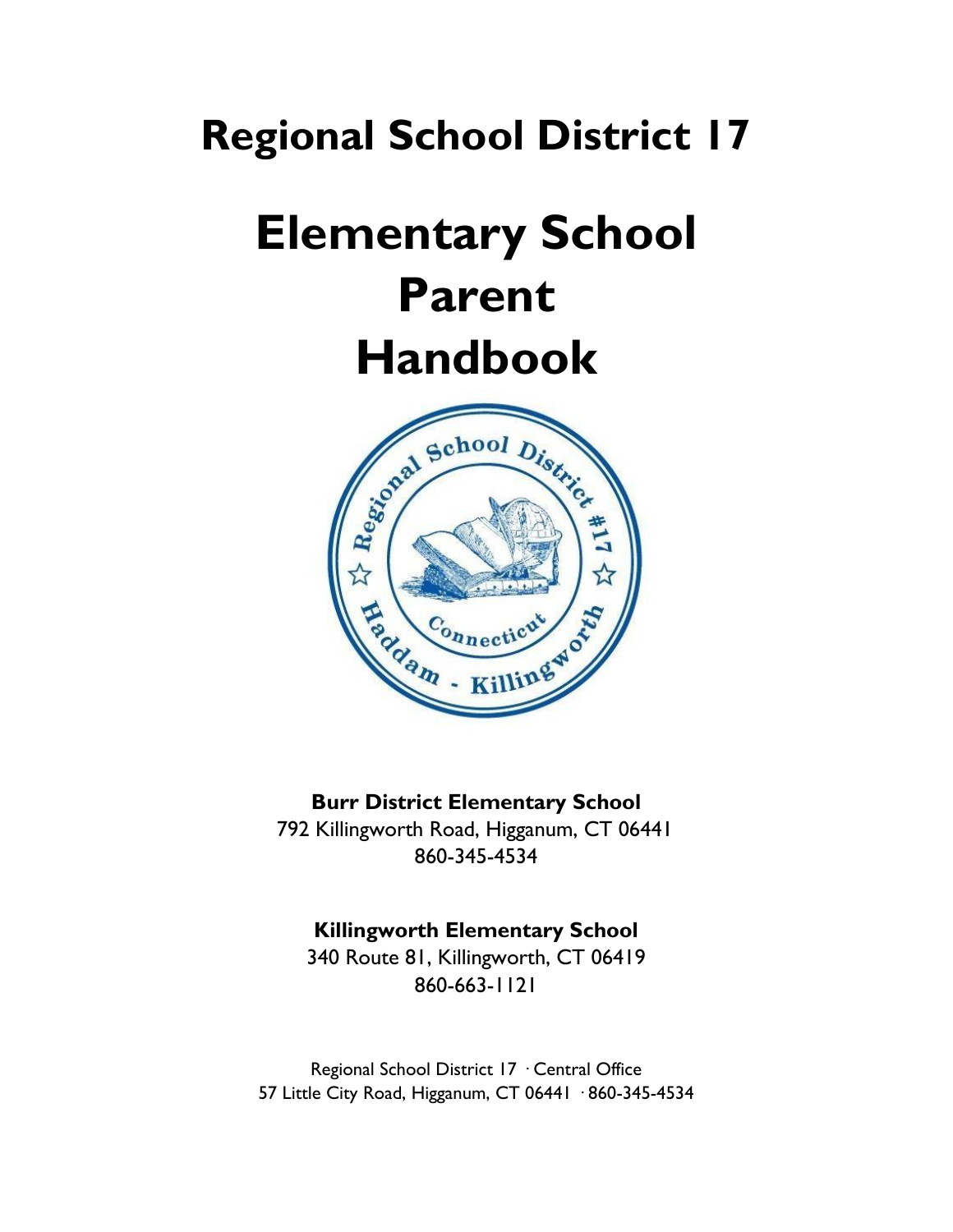#### **TABLE OF CONTENTS**

| 3               |
|-----------------|
| 4               |
| 4               |
| 5               |
| 5               |
| 5               |
|                 |
| 6               |
| 6               |
| 7               |
| 8               |
| 8               |
| 8               |
| 8               |
| 8               |
| 9               |
| 9               |
| 10              |
| $\overline{10}$ |
| 10              |
| 10              |
| П               |
| П               |
| П               |
| П               |
| П               |
| П               |
| 12              |
| 2               |
| 13              |
| $\overline{13}$ |
| 4               |
| $\overline{14}$ |
| 15              |
| 15              |
| 16              |
| 16              |
| 17              |
| 18              |
| 18              |
| 18              |
| 19              |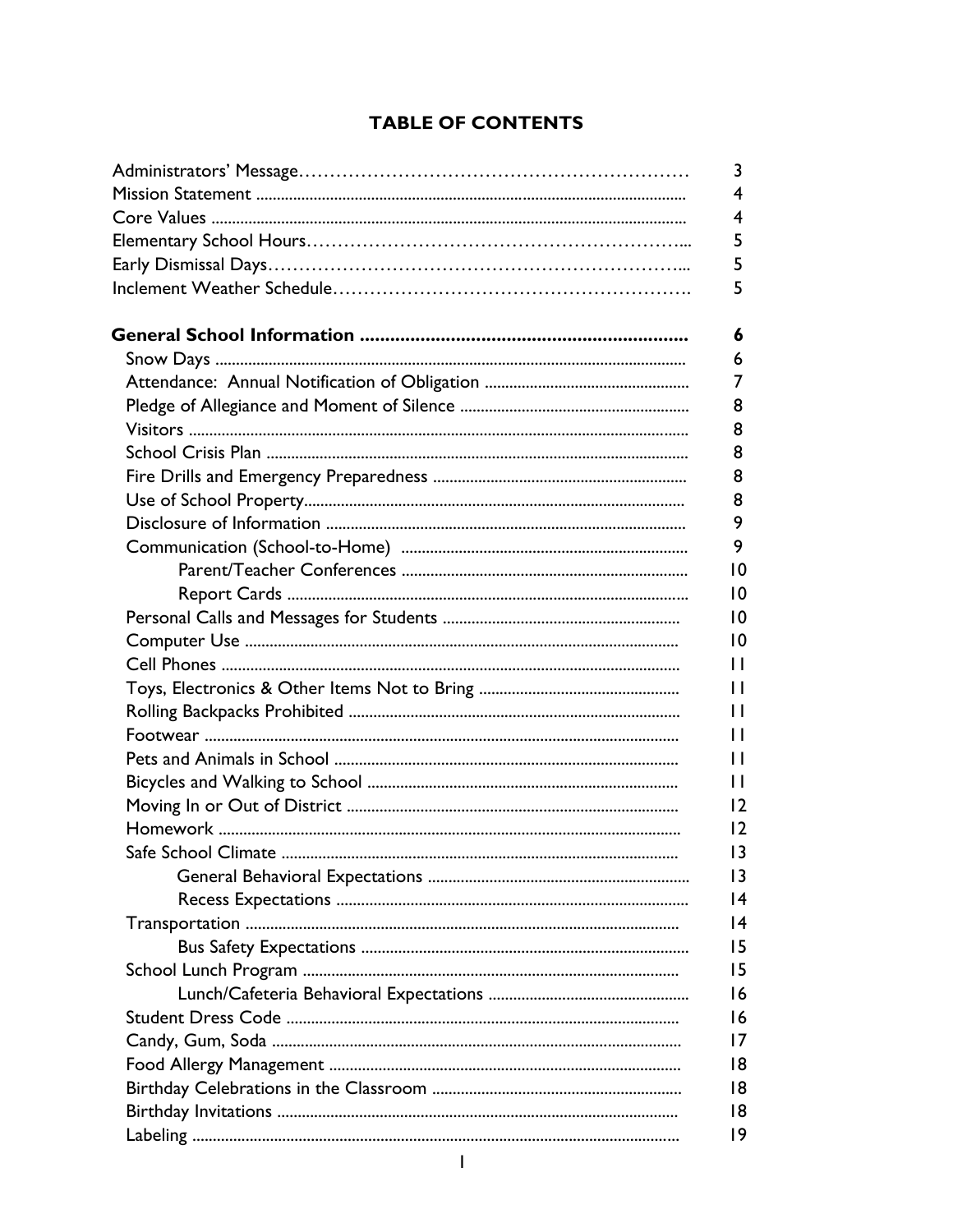|                                                             | $ 9\rangle$ |
|-------------------------------------------------------------|-------------|
|                                                             | 9           |
|                                                             | 9           |
|                                                             | 19          |
|                                                             | 19          |
|                                                             | 20          |
|                                                             | 20          |
|                                                             | 20          |
|                                                             | 20          |
|                                                             | 21          |
|                                                             | 21          |
|                                                             | 21          |
|                                                             | 22          |
|                                                             | 22          |
|                                                             | 24          |
|                                                             | 24          |
|                                                             | 24          |
|                                                             | 24          |
|                                                             | 25          |
|                                                             | 26          |
|                                                             | 26          |
|                                                             | 26          |
|                                                             | 27          |
|                                                             | 27          |
| Regional School District 17 Statement of Non-Discrimination | 28          |
|                                                             | 29          |
|                                                             | 29          |
|                                                             | 29          |
|                                                             | 30          |
|                                                             | 30          |
|                                                             | 31          |
|                                                             | 31          |
|                                                             | 32          |
|                                                             | 32          |
|                                                             | 32          |
|                                                             | 33          |
|                                                             | 34          |
|                                                             | 34          |
|                                                             | 34          |
|                                                             | 35          |
|                                                             | 36          |
|                                                             |             |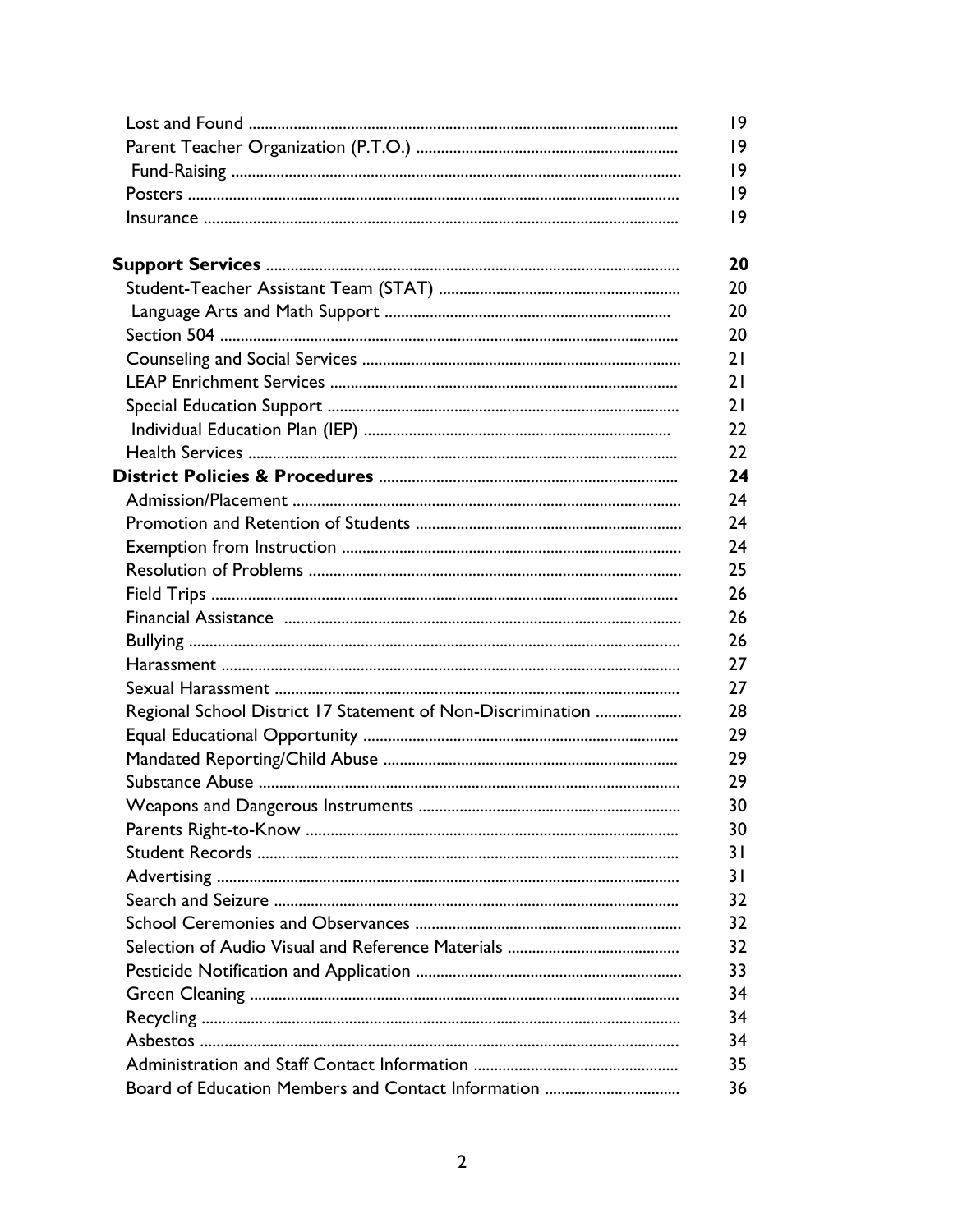## **REGIONAL SCHOOL DISTRICT 17 Elementary Schools**

Dear Parents/Guardians:

On behalf of the staff and administration of the Regional School District 17 elementary schools, we welcome you and look forward to a wonderful academic year.

This handbook has been prepared to acquaint you with the general operation of our elementary schools. Please take some time to review the policies, procedures, and services that are outlined in this handbook. Though we have tried to cover many important items, please do not hesitate to contact the school or district staff with additional questions or for more information.

We value and encourage input from all members of our community. We believe that thoughtful communication and dialogue create a rich learning environment. We are all looking forward to working closely with you to provide an excellent educational experience for children.

Sincerely,

Brienne Whidden **Dennis J. Reed** Principal Principal

Burr District Elementary Killingworth Elementary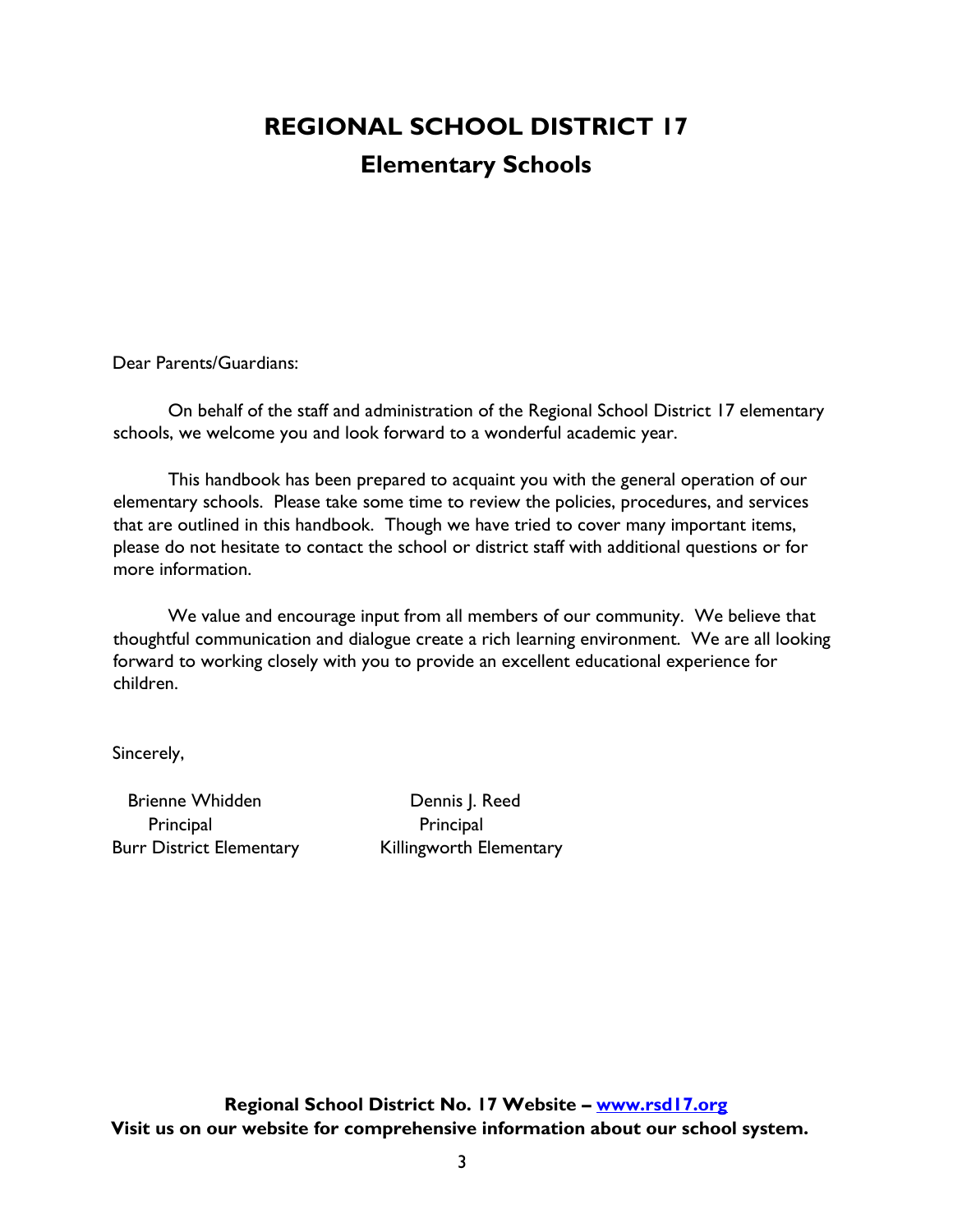### **REGIONAL SCHOOL DISTRICT 17 Board of Education**

#### **Mission Statement**

The Mission of Regional School District 17 is to engage our students in an educational community that challenges students with high standards and builds their capacity to succeed and their aspiration to improve themselves and their society.

#### **Core Values**

#### **Children**

Guarantee a quality education based on the belief that all children have the natural disposition to learn.

#### **Curriculum**

Provide a curriculum that engages and challenges all students.

#### **Responsibility**

Foster a community that recognizes that education is a responsibility shared among students, families, and the schools.

#### **Ethics**

Require all members of the school community to exhibit integrity, model responsible behavior, and show respect for others.

#### **Safety**

Maintain a safe environment for all members of the school district.

#### **Stewardship**

Ensure responsible stewardship to the communities for the resources and facilities they provide.

#### **Communication**

Build collaborative relationships with the entire community through ongoing and transparent communication.

#### **Diversity**

Provide an environment that respects diversity.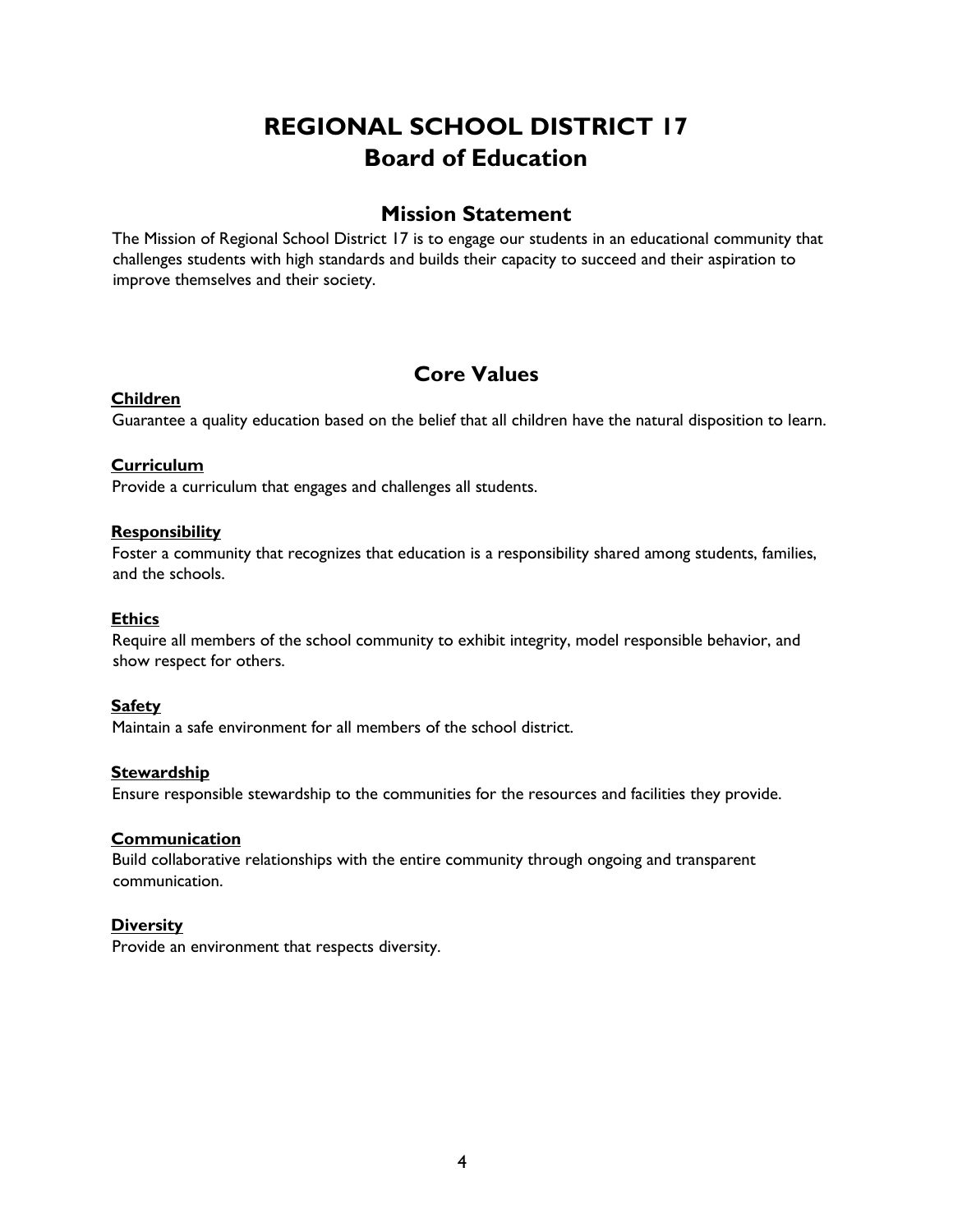#### **ELEMENTARY SCHOOL HOURS**

| Grade K-3             | $8:40 - 3:25$            |
|-----------------------|--------------------------|
| <b>AM Preschool</b>   | $8:20 - 11:10$           |
| <b>PM Preschool</b>   | $12:10 - 3:05$           |
| <b>Bus Arrival</b>    | 8:35 AM - See note below |
| Hybrid Model AM K & I | $8:40 - 11:30$           |
| Hybrid Model PM K & I | $12:35 - 3:25$           |

All parents should be aware that teacher supervision begins with the arrival of the first bus (8:35 a.m.). NO CHILD should arrive at school, either by walking or being dropped off, before 8:35 a.m. In hybrid model, we will use 8:30 a.m. as our beginning drop off time.

It is our school expectation that students remain in class until 3:25 p.m. for dismissal. Just as arriving late in the morning is disruptive to learning, leaving early on a regular basis is equally disruptive. Parents must communicate directly with the principal if there are special circumstances which warrant frequent early dismissal. We appreciate your cooperation.

Our doors will be locked from the time the final bus arrives until dismissal. Please utilize the intercom near the front door to gain admittance.

#### **EARLY DISMISSAL DAYS 2020-2021**

Grades K-3 will attend school on all scheduled early dismissal days from **8:40** – **1:05** when operating in full in-person model.

#### **Preschool will operate on the following schedule**:

 October 28 December 23 October 29 January 26 November 25 March 8

AM classes only; No PM Preschool PM classes only, No AM Preschool

March 9

#### **INCLEMENT WEATHER SCHEDULE Two Hour Delayed Opening**

| Grade K - 3         | $10:40 - 3:25$ |
|---------------------|----------------|
| <b>PM Preschool</b> | $12:10 - 3:05$ |
| No AM Preschool     |                |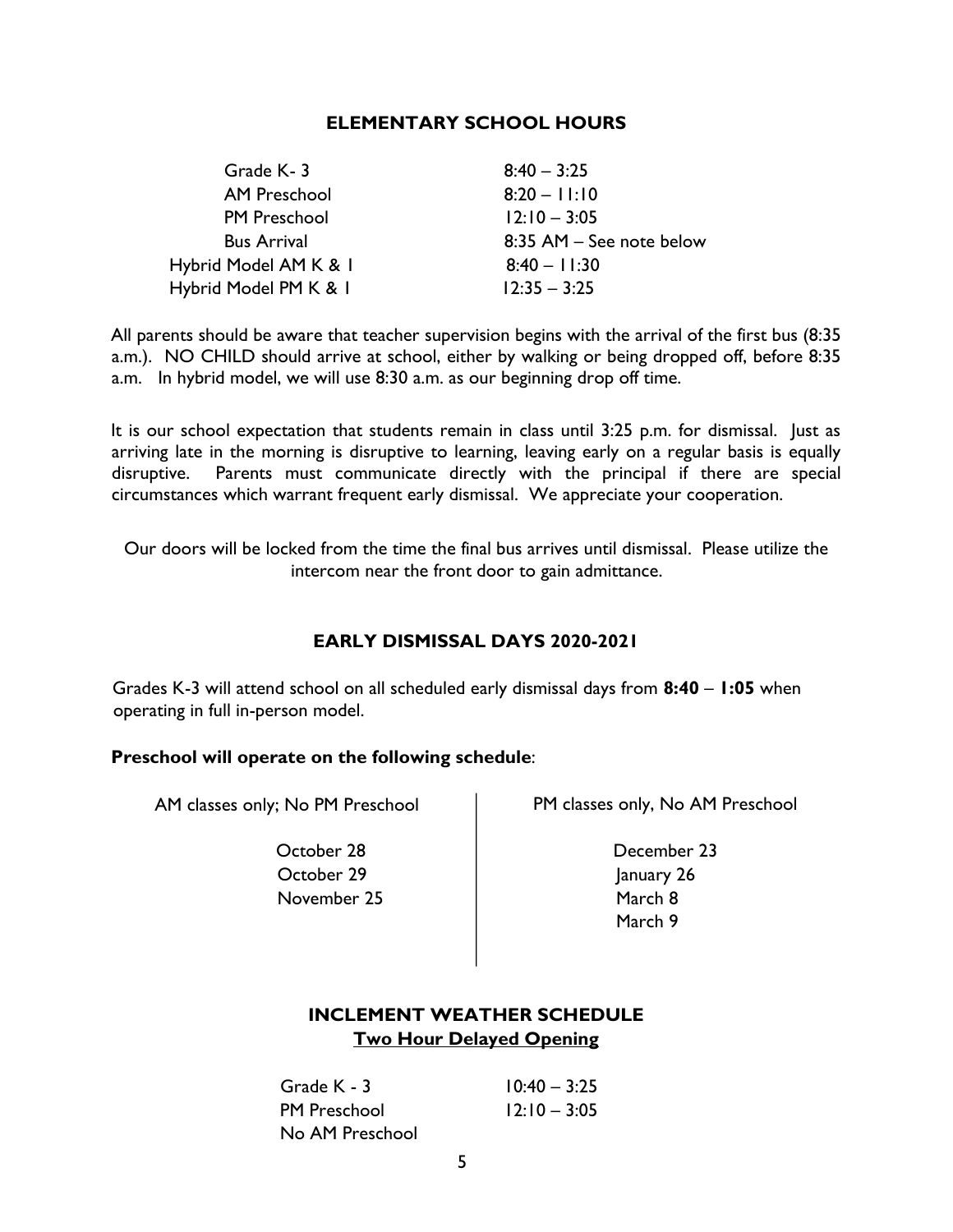#### **GENERAL SCHOOL INFORMATION**

#### **SNOW DAYS**

The Superintendent of Schools or delegate, acting for the Board of Education, may cancel school because of bad weather. The announcements are made at approximately 6:00 a.m. to indicate the cancellation of school within the region. Announcements of cancellations or delays will be made using the School Messenger System. School Messenger can deliver a message to parents or guardians by telephone, cell phone, e-mail, and/or pager. School Messenger can also be used to notify you of a school closing due to inclement weather. Announcements will also be made via local radio and TV Stations.

Please **DO NOT CALL THE SCHOOL** to determine whether school is cancelled. If still in doubt after listening to the announcements, we will have a weather message on our website [www.rsd17.org.](http://www.rsd17.org/)

If school is not cancelled, but a parent feels that weather conditions are too severe, he/she must make the decision whether or not to send the child to school. This freedom of choice applies to either a morning or an afternoon session, as well as the whole day.

Once it has begun, school should remain in session the full day unless the police, highway department or other officials specifically advise the Superintendent to the contrary. It is inadvisable to call school off before the regular dismissal hour because a number of children do not have a parent or neighbor to receive them directly after school.

Area towns often cancel together, but not always. Conditions may vary widely. Also, sometimes it is necessary to cancel on the day following a storm in order to give the highway department a chance to clear roadways, school entry ways and parking areas. We ask you to understand that there is always a reason for cancelling.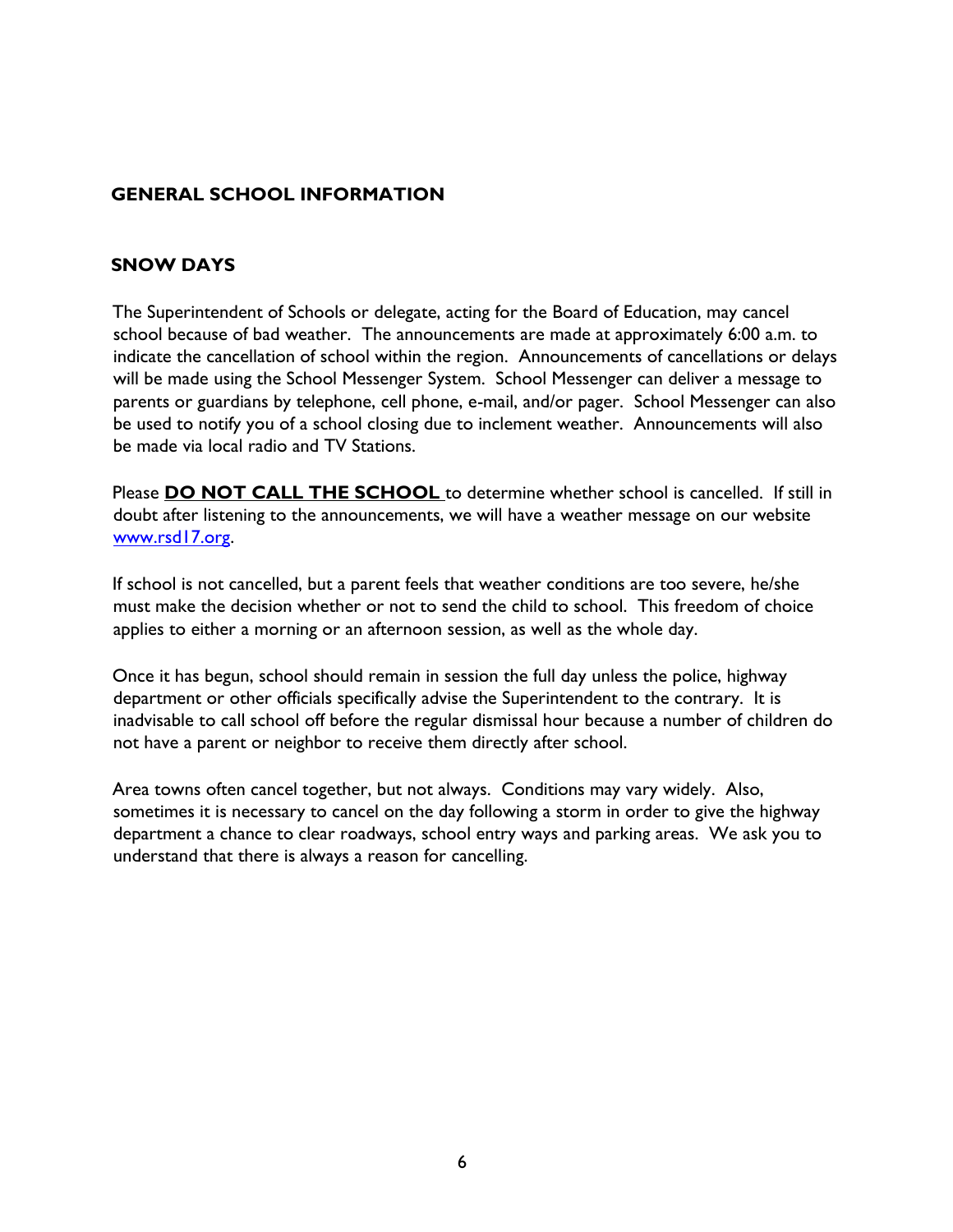#### **ATTENDANCE: ANNUAL NOTIFICATION OF OBLIGATION**

Connecticut laws require that Regional School District 17 provide you with this written notice of your obligations under Connecticut General Statutes. This law provides that each parent or other person having control of a child five through eighteen years of age (unless withdrawn with adult permission after age 16) is obligated to cause the child to attend school regularly during the hours and terms school is in session, unless such parent or other person shows that the child is elsewhere receiving equivalent instruction or the child is otherwise not required to attend school by statute. Connecticut General Statute 10-185 provides that each day's failure to comply with these requirements is a separate offense, punishable by \$25.00 fine.

Parents are required to provide the school with a telephone number or other means of contacting the parent or such person during the school day. Forms for notifying the school of this information will be sent out at the beginning of each year and can be received from each school for new enrollees or for updated information.

Whenever a child is absent from school, a telephone call to school is needed to explain his/her absence. The school nurse will call home if no information about the child's absence is received that day. A student is considered absent if he/she is not present for at least half of the school day.

#### **Truancy, Excused and Unexcused Absences**

Regular attendance at school is critical to students' success and is required by district policy and Connecticut law. Under Connecticut law, a "truant" is defined as any student who has four (4) unexcused absences in a month or ten (10) unexcused absences in a school year. Recently, the Connecticut State Department of Education established the following definitions for excused and unexcused absences.

#### **Excused Absences**

**1. For absences one (1) through nine (9),** a student's absence is considered excused when his or her parent or guardian provides a signed note stating the reason for the absence.

The school will be in contact with a family after the ninth  $(9<sup>th</sup>)$  absence.

**2. For the tenth (10th) absence and all absences thereafter,** a student's absence from school is considered excused only if his or her parent or guardian provides a signed note **and** the absence is due to one of the following reasons:

**a.** student illness (note: all student illness absences must be verified by an appropriately licensed medical professional to be deemed excused, regardless of the length of absence); **b.** a student's observance of a religious holiday;

- **c.** death in the student's family or other emergency beyond the control of the student's family;
- **d.** mandated court appearances (additional documentation required);
- **e.** the lack of transportation that is normally provided by a district other than the one the student attends (no parental documentation is required for this reason); **or**
- **f.** extraordinary educational opportunities pre-approved by district administrators and in accordance with Connecticut State Department of Education guidance.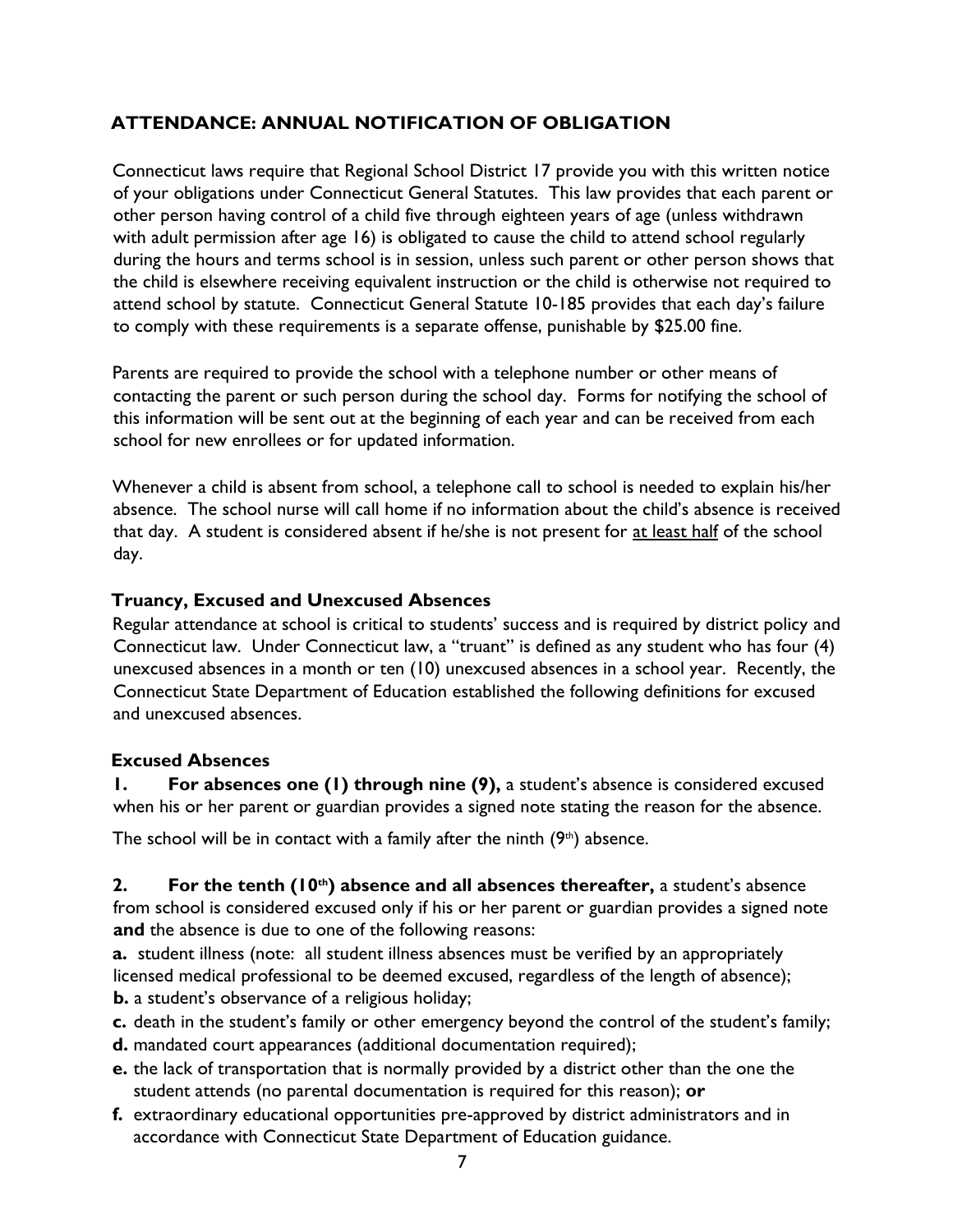#### **PLEDGE OF ALLEGIANCE AND MOMENT OF SILENCE**

Each school will provide an opportunity at the start of each school day to allow those students and teachers who wish to do so, the opportunity to recite the Pledge of Allegiance and to observe a moment of silence.

#### **VISITORS**

Parents and other visitors are welcome to visit RSD #17 schools. **All visitors must first report to the main office**. Visits to individual classrooms during instructional time shall be permitted only through prior arrangement with the classroom teacher and/or the principal. Such visits shall be permitted only if their duration or frequency does not interfere with the delivery of instruction or disrupts the normal school environment.

Unauthorized persons shall not be permitted in school buildings or on school grounds. School principals are authorized to take appropriate action to prevent such persons from entering the building or from loitering on the grounds. Such persons will be prosecuted to the full extent of the law.

#### **SCHOOL CRISIS PLAN**

Should an unexpected emergency occur, all schools have a detailed Crisis Plan and a Crisis Team in place. The school district works with the communities of Haddam and Killingworth to coordinate plans as well.

#### **FIRE DRILLS AND EMERGENCY PREPAREDNESS**

Fire drills are required monthly and may be substituted periodically with crisis response drills. Students must follow the exit directions posted in each classroom. Evacuation and inside safety drills will be held in accordance with the school's crisis management plan.

#### **USE OF SCHOOL PROPERTY**

The school facilities of Regional School District #17 are available for use by non-profit organizations for special meetings or activities. The principal of each school has information regarding the use of facilities and should be contacted well in advance of the date desired.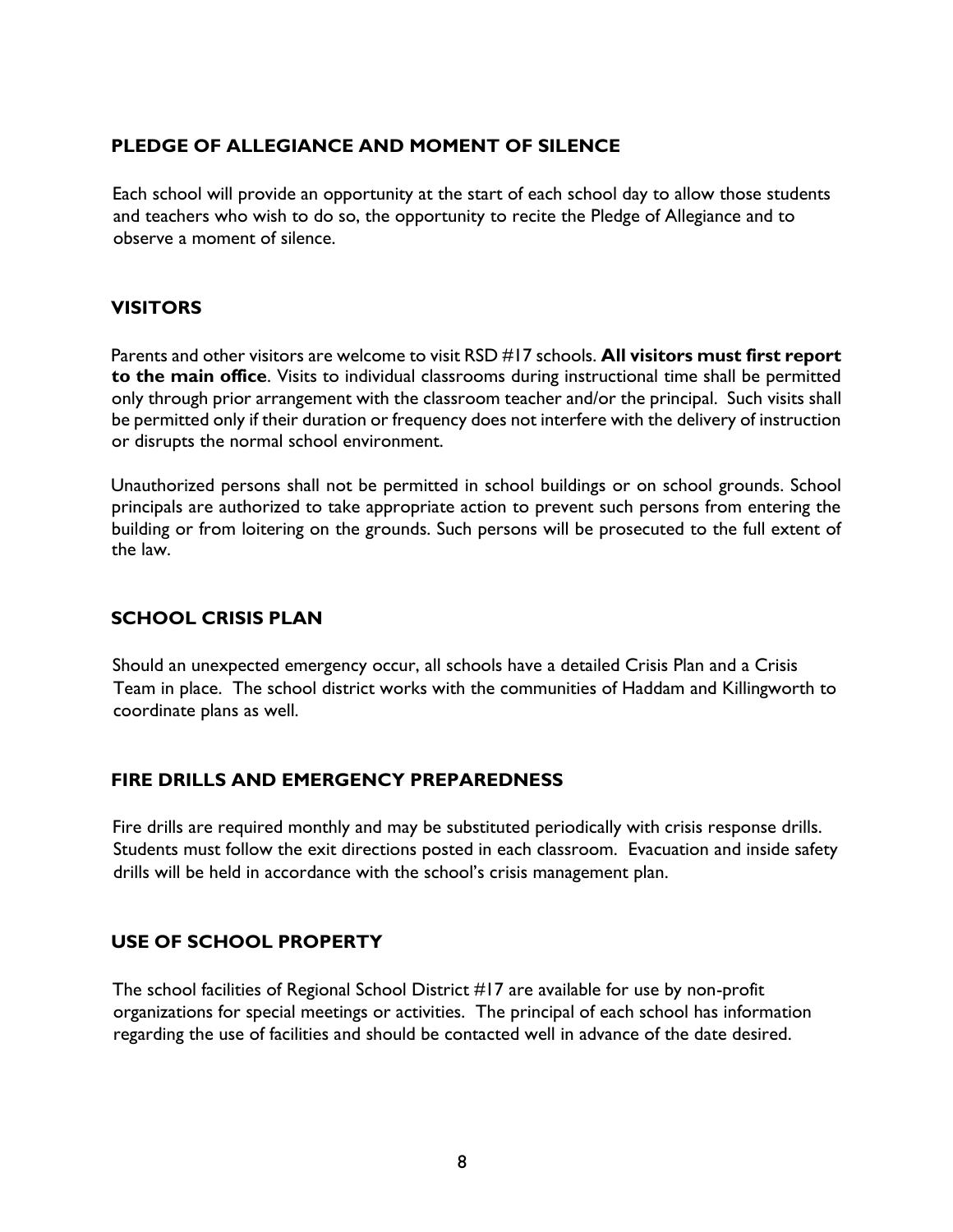#### **DISCLOSURE OF INFORMATION**

Directory information includes information not generally considered harmful or an invasion of privacy if disclosed, including, name, address, telephone number, date and place of birth, dates of attendance, and the most recent previous educational agency or institution attended.

There are times during the year when names, addresses and/or phone numbers of students are requested by certain parties: special events; parents to invite classmates to birthday parties; PTO members to inform parents of activities, etc. Such information is considered public information by law UNLESS you (as the parent) notify us otherwise. Please let us know, in writing, as soon as possible, if you do not wish such information to be disclosed.

In addition, photographs and videos are sometimes taken for educational and/or publicity purposes. Again, please let us know in writing if you do not want your child's photo/video taken as well.

#### **COMMUNICATION (SCHOOL-TO-HOME)**

Regular communication with parents and guardians is one of the keys to student success. Resources such as our district website, www.RSD17.org and School Messenger enhance our ability to communicate in an effective and timely manner. We strive as a school system to provide quality communications that are consistent, efficient and effective. Below is an outline of the many communication methods that our school system employs, communications you can expect to receive throughout the school year, and where you can turn for information.

#### **District Information**

- The **[RSD17.org](http://www.glastonburyus.org/) [w](http://www.glastonburyus.org/)ebsite** contains district announcements, calendar items, and other resources. School closings and delays are also posted on the home page. From this home page you can access websites for the district, department and the Board of Education. Board of Education meetings, agenda, minutes, and policies are posted on their site.
- School Messenger is used to send home both emergency (phone and email) and routine (email only) district-wide information.
- Board of Education meetings are televised on Channel 18.
- *Board Update* is a newsletter published by the Board of Education monthly.

#### **School Information**

- Curriculum Night is scheduled at the beginning of each school year.
- School orientations for parents of students entering kindergarten and the secondary schools are scheduled in the spring of each school year.
- School handbooks are posted on each school's website and are sent home.
- School newsletters are published each month. Newsletters include information on events, meetings, instruction, volunteer opportunities, as well as grade level, team, specials, health office, sports, and PTO/Parent Group news.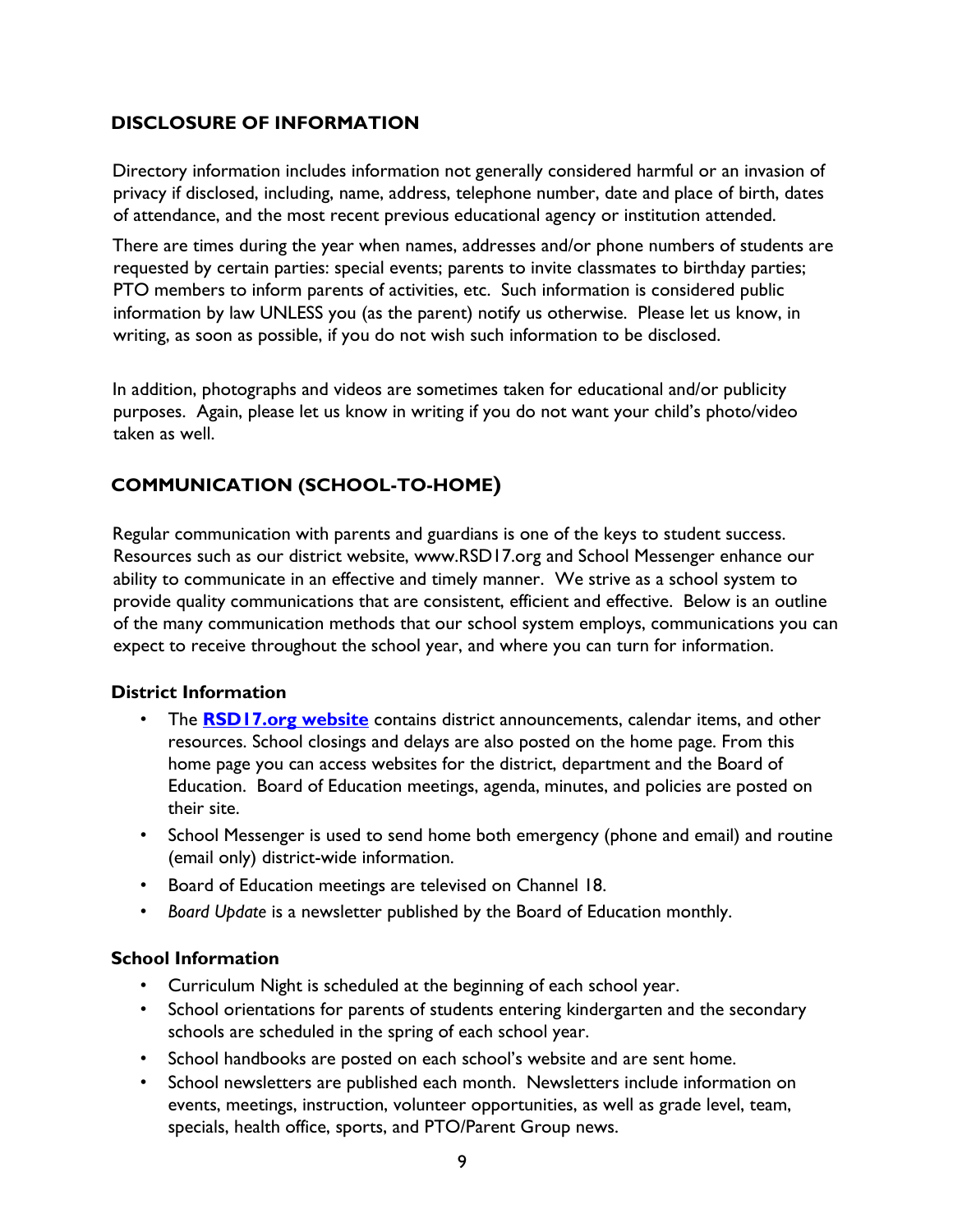- [School websites](https://www.glastonburyus.org/SCHOOLS/Pages/default.aspx) [in](https://www.glastonburyus.org/SCHOOLS/Pages/default.aspx)clude school contact information, addresses, phone numbers, etc., calendars of events, announcements, school procedures, schedules, school handbooks, and access to websites for the library, PTOs and parent groups, and for each teacher.
- School Messenger is used to send home both emergency (phone and email) and routine (email only) school information.
- Letters are mailed to parents/guardians and paper fliers are distributed as needed.
- School principals and school offices call parents directly when needed.

#### **Classroom Information/Student Progress**

- Teachers' websites can be found by clicking on the "Staff Directory" of the school's website. Teachers post updated grade-level/class news, events, and resources on their websites.
- Teachers occasionally send class information and updates via email and hard copy fliers.
- **Parent/Teacher conferences** are typically scheduled for October and March. However, conferences can be arranged with the teacher at any time during the school year.
- **[Report cards](https://www.glastonburyus.org/parents/Pages/ReportCardsandProgressReports.aspx)** [a](https://www.glastonburyus.org/parents/Pages/ReportCardsandProgressReports.aspx)re distributed in December, March, and on the last day of school in June. Specific distribution dates will be posted on school websites and will be announced in school newsletters.
- Teachers send individual notes, emails, and call parents directly when needed.

#### **PERSONAL CALLS AND MESSAGES FOR STUDENTS**

Only emergency calls will be accepted for students during the school day. Personal messages cannot be transmitted through the school since they interrupt the learning process. If students have to make an important telephone call home, they must use the telephone in the Main Office. Students are not allowed to use the phone to call home if they forget homework or to make plans to visit a friend's house. The phone should be used only when it's an emergency.

#### **COMPUTER USE**

Internet access is provided for students to conduct research and communicate with others in relation to school work. Students are expected to act in a responsible manner when using school computers.

Use of these resources is restricted to students working under a teacher's supervision and for approved purposes only. Students and parents will be required to sign and abide by a user agreement regarding appropriate use of these resources. A parent and/or administrator may determine the restriction of computer privileges if any misuse has been determined.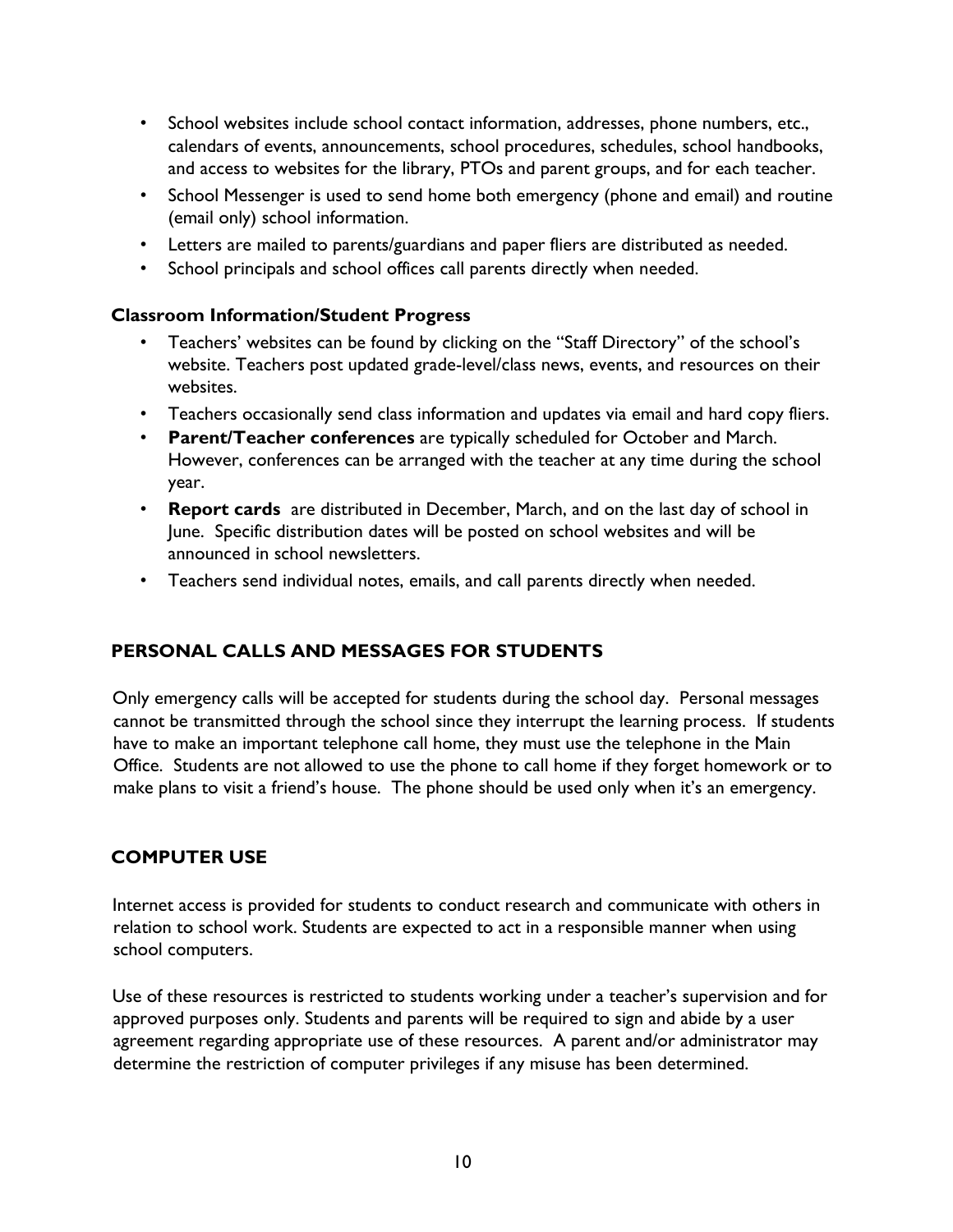#### **CELL PHONES**

Students are not allowed to bring cell phones to school.

#### **TOYS, ELECTRONICS & OTHER ITEMS NOT TO BRING**

Students are asked not to bring toys, electronic games, iPods, or other similar items to school as they could get lost or broken or be distracting to the learning environment. Teachers/the school are not responsible for lost or stolen toys or electronics. In addition, students are not to bring pocket knives, laser pens, bullets or toy guns to school.

Items that violate our rules will be confiscated and will not be returned to the student. Parents will be notified and will need to arrange pick up of the items.

#### **ROLLING BACKPACKS PROHIBITED**

For safety reasons, backpacks are not allowed to be rolled in the elementary schools. If students use a rolling backpack, they will be required to wear it on their shoulders while on school property.

#### **FOOTWEAR**

Students may not wear flip flops. Also, during parts of the winter and spring the surface of the playground is often muddy and/or wet, so we encourage students to wear boots or weatherproof shoes. Snow boots and snow pants are required for students to play in the snow. In addition, sneakers are required in order for a student to participate in physical education class.

#### **PETS AND ANIMALS IN SCHOOL**

Students should not bring pets or other animals to school unless their parents have spoken to the classroom teacher and the teacher has secured permission from the principal. This policy is implemented to ensure the students' safety, as a precaution against allergic reactions and to prevent other potentially unsafe situations.

#### **BICYCLES & WALKING TO SCHOOL**

If children walk or ride bicycles to school, they must have written permission from their parents or guardians who have ensured that the route to school is safe, the child knows road and/or bike safety rules. Bikes should be locked at the bike rack during the school day.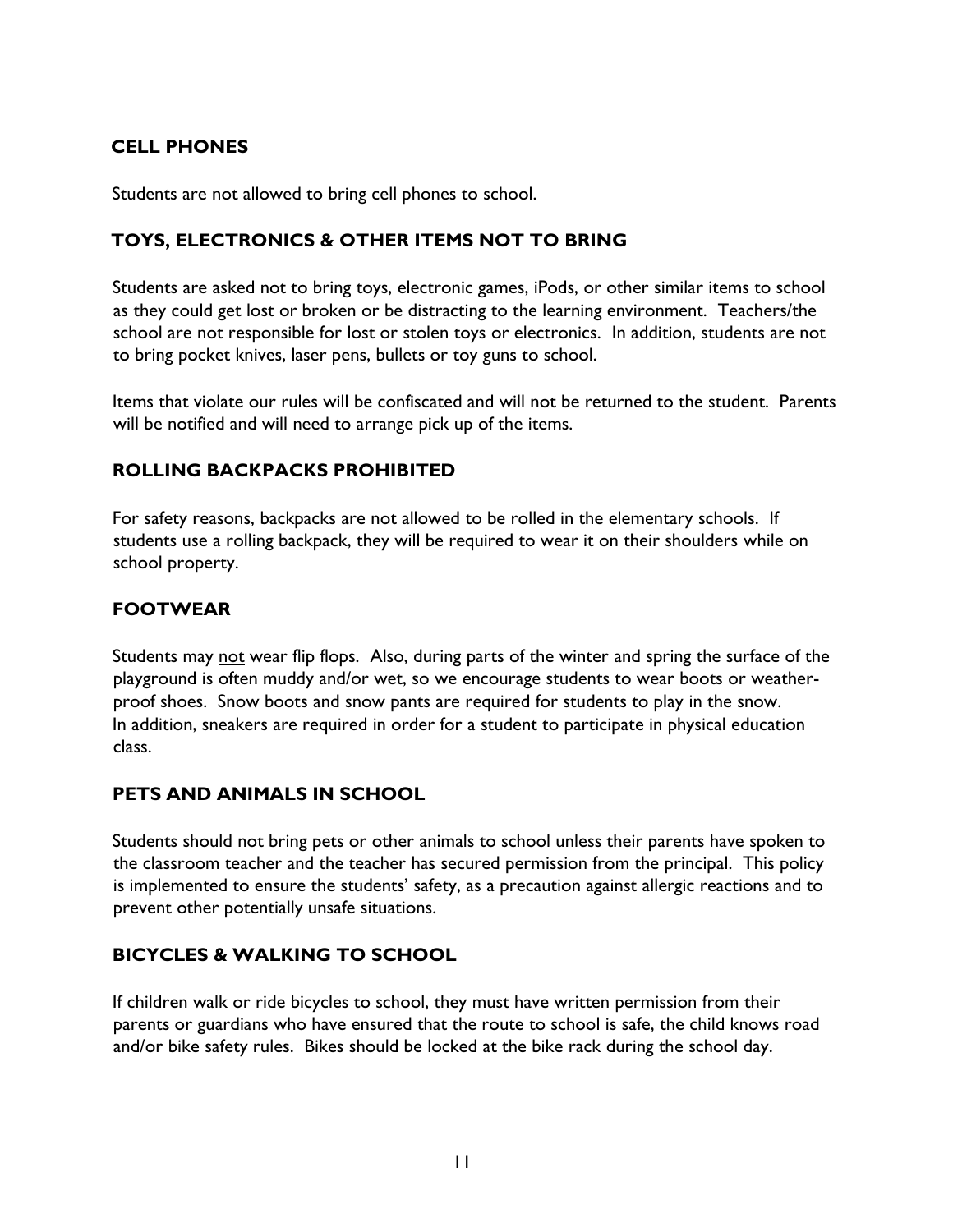#### **MOVING IN OR OUT OF DISTRICT**

Moving? Please notify us as soon as possible. Please provide your new telephone number and address, and present proof of your continued residence in Haddam or Killingworth.

#### **HOMEWORK**

The Regional School District No. 17 Board of Education recognizes that homework is an integral part of student learning. Assignments shall be appropriate in amount and degree of difficulty for student ages/grade levels. Literacy and math fluency and skill practice shall be the emphasis at the elementary level.

The purpose/benefit of a specific homework assignment may be to:

- 1. Strengthen basic skills.
- 2. Extend classroom learning.
- 3. Stimulate and further interests.
- 4. Reinforce independent study skills.
- 5. Develop initiative, responsibility, and self-direction.
- 6. Acquaint parents with the work students do in school.

Homework assignments shall be planned in accordance with the following principles:

- 1. If the homework is to have value, its purpose and relation to what has been learned or what will be learned in the classroom must clearly be understood by the student.
- 2. Students should understand not only what to do, but also how to do it.
- 3. Homework should grow from classroom studies.
- 4. The type of homework and the time necessary to complete an assignment will vary from Grade 1 to Grade 3. The frequency and regularity of homework assignments should increase as a student progresses through the grades.

The following is an approximate guide for the amount of time that children will be spending on homework on a daily basis. This may vary depending upon assigned projects and a child's work pace as well as individual needs. At Curriculum Night and through other teacher/parent/student communications, teachers will share specific expectations for homework.

**Kindergarten** – Parents read to or with their children each evening.

**Grade 1** – Parents and children read together each evening. Children complete skill work as assigned for approximately 10 minutes.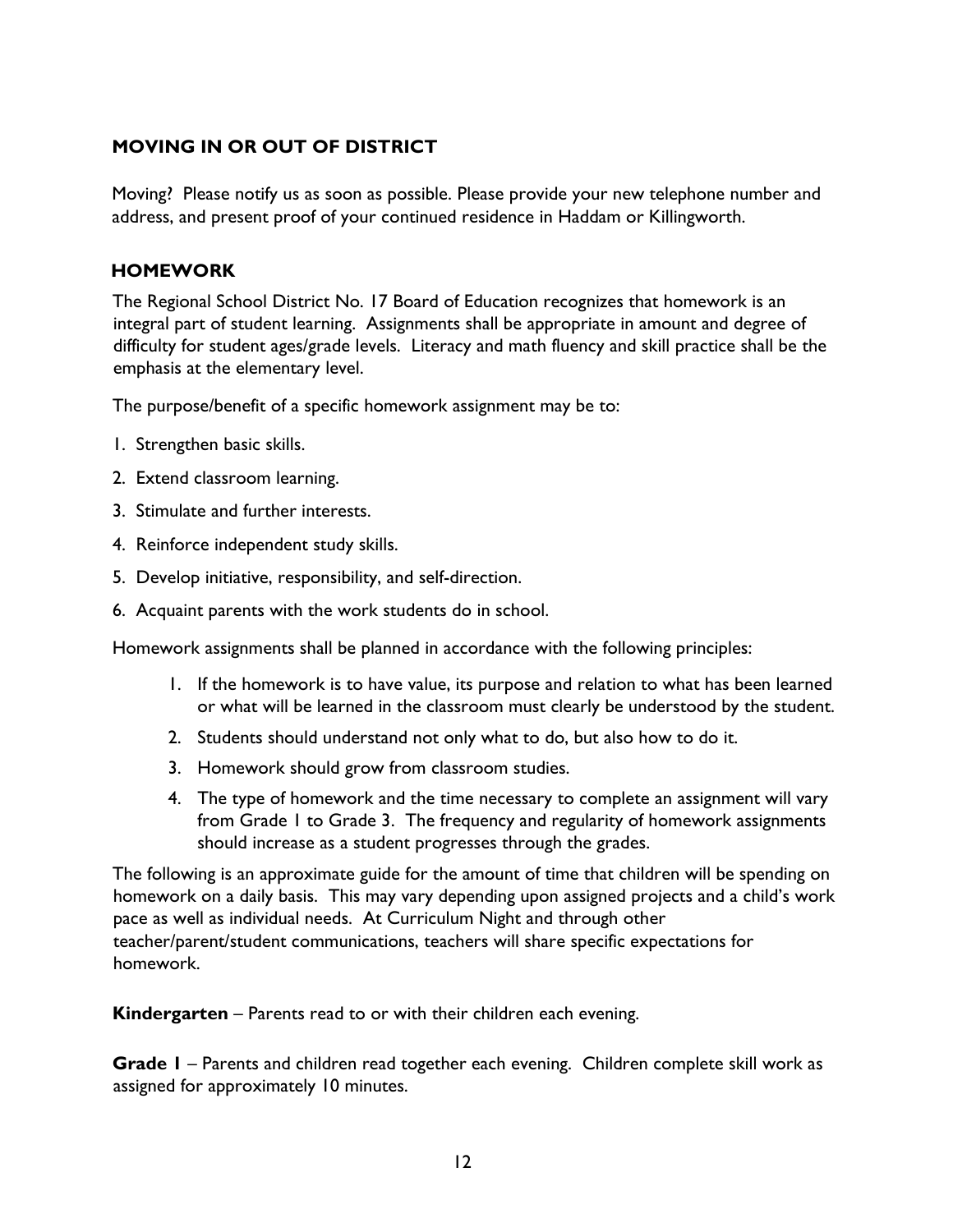**Grade 2** – Children read independently each evening and spend approximately 20 minutes on skill work.

**Grade 3** – Children read independently and work on assignments for 30 minutes.

#### **SAFE SCHOOL CLIMATE**

Our elementary schools are child-centered learning communities where positive relationships are the basis of many successes. Behavioral expectations help set reasonable guidelines for an environment where all members of the school community are part of an emotionally supportive and safe climate. The district Safe School Climate Plan is posted on each school's webpage.

The guiding principles of the RSD 17's Elementary Behavioral Expectations are:

- The social skills approach is as important as the academic curriculum.
- There are social skills that children need to learn and practice in order to be successful academically and socially.
- Knowing the children we teach—individually, culturally, and developmentally—is as important as the content we teach.
- Partnering with families of the children we teach is as important as knowing the children we teach.
- How the adults in school work together enhances our individual and collective competence.

Some of the key steps in implementing this approach include:

- 1. Communicating clear and common expectations school-wide;
- 2. Using positive strategies to help children learn desired behaviors;
- 3. Establishing and maintaining a positive environment;
- 4. Teaching students how to respect and take care of one another;
- 5. Teaching students how to build and maintain positive relationships;
- 6. Reinforcing positive behavior;
- 7. Responding to inappropriate behavior.

#### **GENERAL BEHAVIORAL EXPECTATIONS**

Students are expected to behave in a courteous, respectful and responsible manner in the following ways:

- 1. Follow directions the first time asked.
- 2. Use appropriate language and gestures.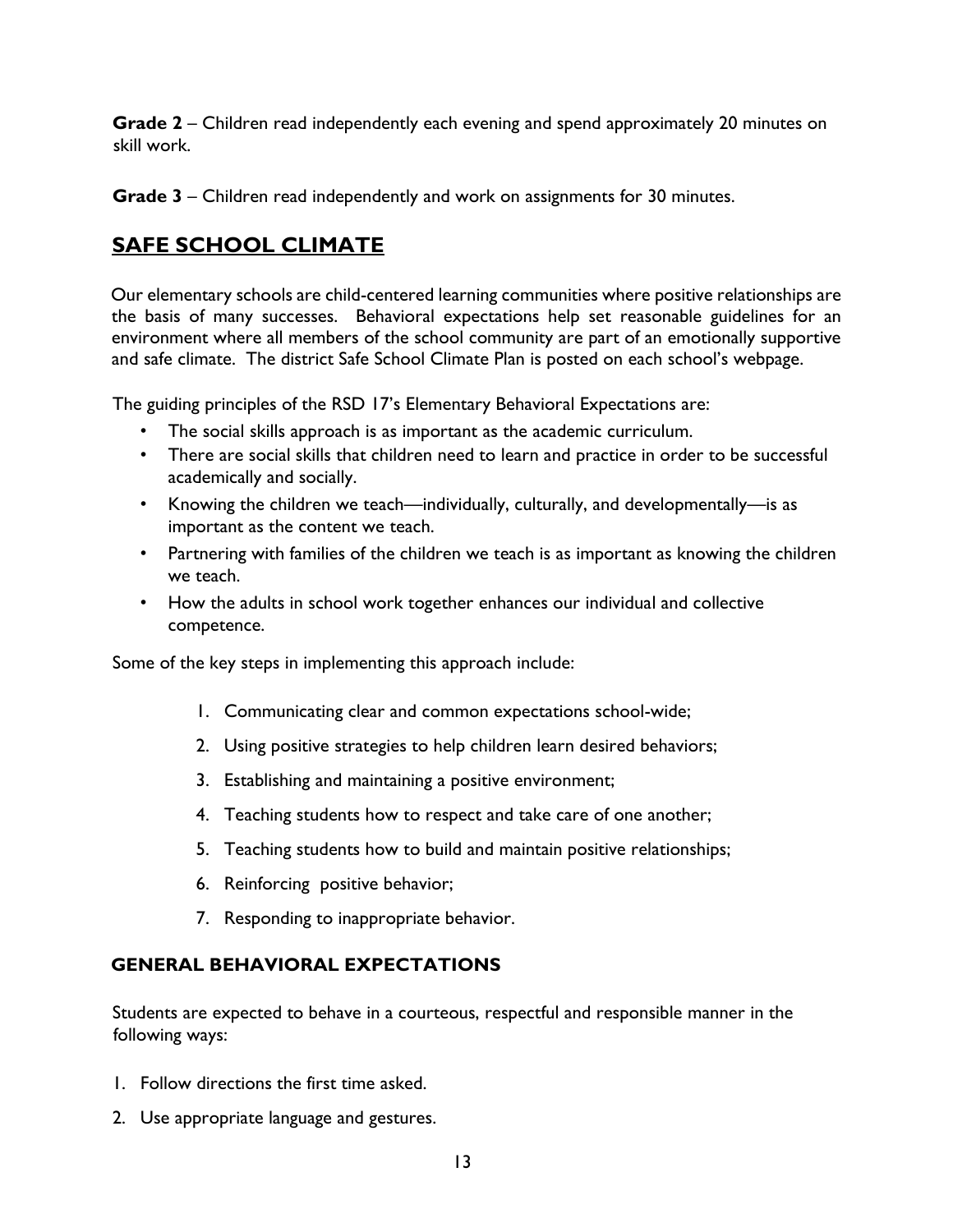- 3. Ask permission to use things.
- 4. Use furniture, equipment and supplies appropriately.
- 5. Move about a room and the building in a quiet and orderly fashion.
- 6. Keep desk and other belongings neat and organized.
- 7. Do your own work (not copy the work of others).

#### **RECESS EXPECTATIONS**

- 1. Wear safe footwear; change into sneakers for recess if other shoes were worn to school (such as Crocs, clogs or dress shoes). Flip flops are not allowed in school or at recess.
- 2. Take turns, play cooperatively, and share equipment.
- 3. Include others.
- 4. Follow directions the first time asked.
- 5. Use appropriate language and gestures.
- 6. Use equipment properly and stay in designated areas.
- 7. Use hands and feet appropriately.
- 8. Run only where permitted.
- 9. When the playground is muddy or wet, students are encouraged to wear boots.
- 10. Snow boots and snow pants are required for play in the snow.
- 11. Coats, hats and gloves are highly recommended for cold days. We go outside for recess as long as the temperature is 20 degrees or above with wind chill. Sweatshirts are not warm enough on typical winter days without a coat or jacket.

#### **TRANSPORTATION**

School transportation privileges are extended to students conditioned upon their satisfactory behavior on the bus. Students will be advised that they may be suspended from transportation services for unsatisfactory conduct while awaiting or receiving transportation to and from school.

Video cameras may be installed in some Region 17 buses as a means of ensuring safety and security. Videos are kept for one week and are reviewed only by an administrator and only at times where a disruption or concern has been reported.

An incident report from a bus driver will result in contact by either the bus transportation director or school principal. Multiple offenses could result in a loss of transportation privileges.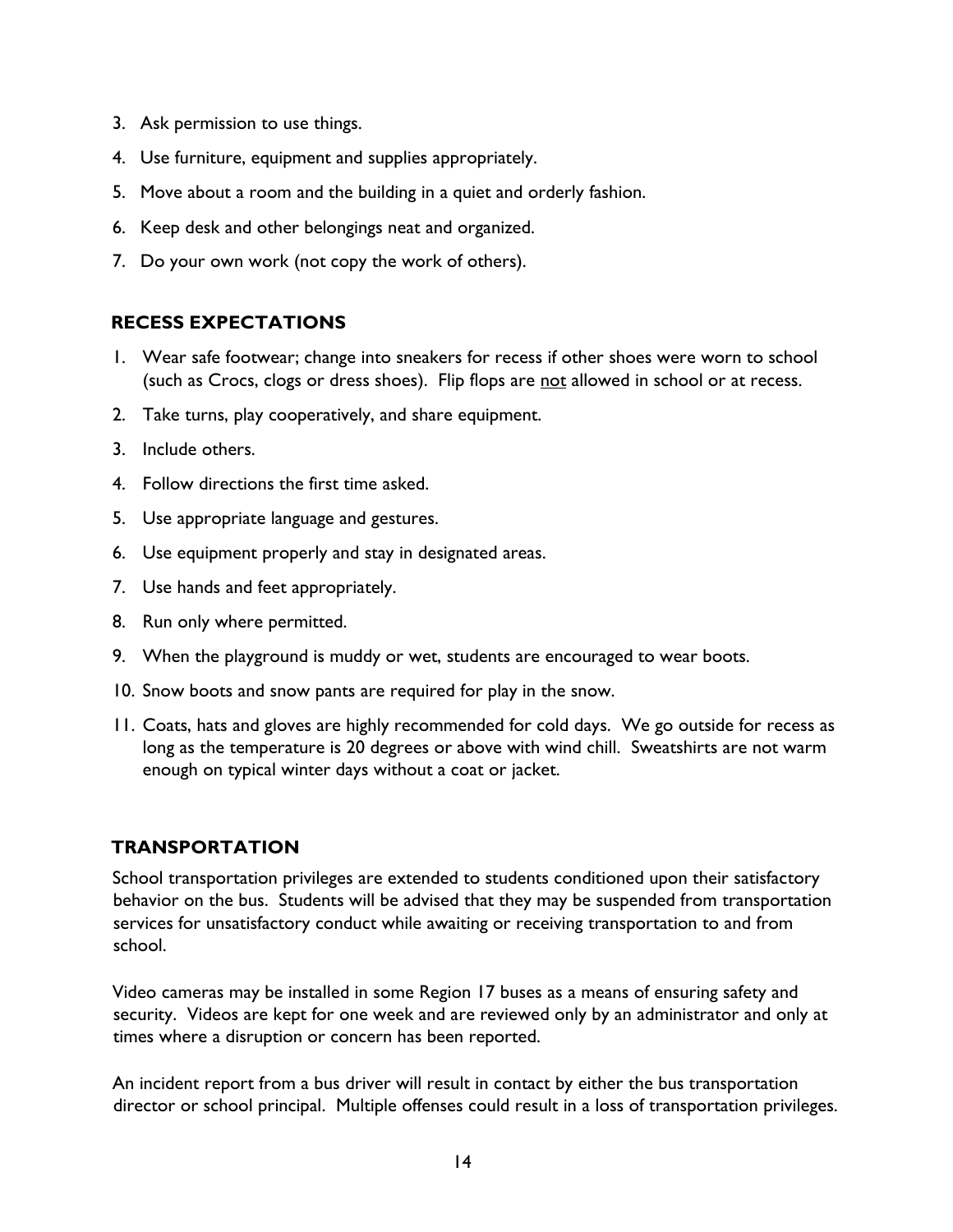Parents should advise their children to use the proper and safe practices while riding on the school buses. (See the following Bus Safety Expectations.)

#### **BUS SAFETY EXPECTATIONS**

- 1. Wait for the bus on a sidewalk or at a safe distance off the road.
- 2. Wait for the bus to come to a complete stop before **walking** to board the bus.
- 3. Respond immediately to bus driver's directions.
- 4. Talk in an inside voice.
- 5. Help younger children as needed.
- 6. Stay in your seat facing forward. Remain seated while the bus is in motion. Leave your seat only when the bus arrives at your stop or when the driver or a school authority permits you to leave.
- 7. Keep hands, feet, and objects inside of the bus.
- 8. Hold books, backpacks, and/or instrument on your lap; keep aisles clear.
- 9. Only students from the highest grade will sit in the two seats nearest the rear emergency door.
- 10. The rear emergency door is for emergencies only and should only be opened as directed by the driver.

#### **SCHOOL LUNCH PROGRAM**

The District participates in the National School Lunch Program and offers the students nutritionally balanced lunches daily. Free and reduced price lunches are available based on financial need. Information on this program can be obtained from the school office.

Students are expected to pay for their lunches each day. Lunch and milk prices are available on the monthly menu. Parents also have the option to pre-pay by sending a check payable to RSD # 17 Cafeteria. Students who forget their money will be given a lunch charge. They may charge their lunches this way three times. These charges should be paid as quickly as possible. Parents who wish to have lunch with their children may purchase a lunch. Students will not be permitted to charge lunches after June 1.

Lunchtime is supervised by school staff.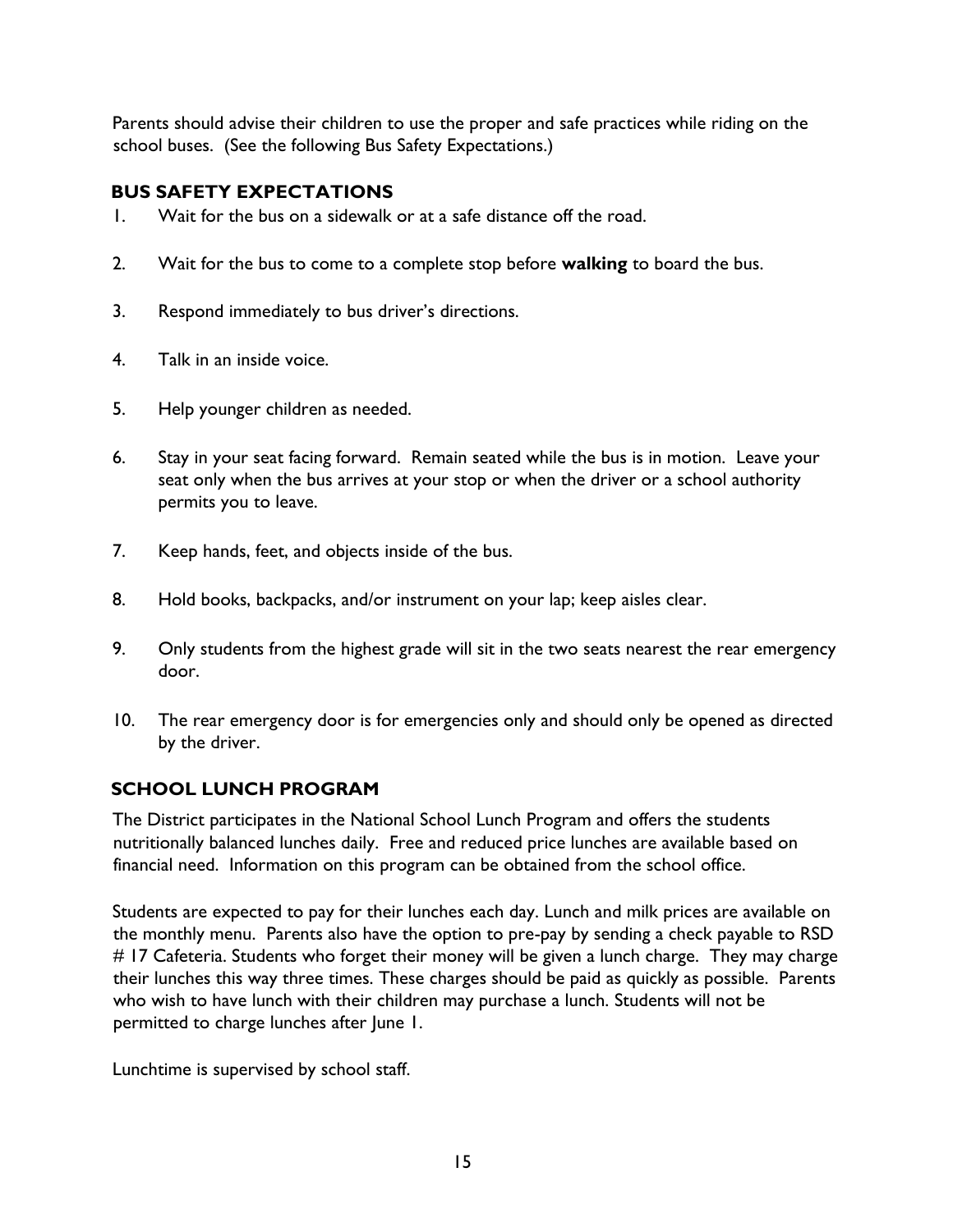#### **LUNCH/CAFETERIA BEHAVIORAL EXPECTATIONS**

- 1. Wait quietly in the lunch line.
- 2. Use good table manners; do not play with food.
- 3. Talk nicely with others and use an indoor voice.
- 4. Clean up your eating area when finished.
- 5. Follow directions the first time asked.
- 6. Treat fellow students, cafeteria staff, and lunch supervisors in a polite manner.

#### **STUDENT DRESS CODE/DISTRICT POLICY**

We ask that children be discouraged from coming to school in shorts or skirts that are too short and may reveal undergarments. We also discourage children from coming to school wearing tops that may be too revealing. Please see the district policy below for specific guidance.

Students are required to dress in clothing appropriate to the school environment. Student dress may be regulated whenever the mode of dress is determined to be unsafe, disruptive, or contrary to law. Any school dress that increases the risk of injury to self and/or others, causes discomfort to others (e.g., unclean, malodorous, inappropriate language), causes distraction or disruption in the learning environment, advertises or advocates gang affiliation, the use of alcohol or drugs, pornography, is libelous or contains unreasonable potential to upset and hurt others is prohibited. (BOE 5132) Appropriateness of student dress shall be determined by the school administration. School administrators are permitted to allow exceptions to the provisions set forth below in cases of special circumstances or school spirit days.

In order to maintain an environment conducive to the educational process, the Board of Education establishes the following specific regulations:

- 1. Outerwear shall not be worn, carried, or kept in the classroom during regular school hours (except in elementary school). Outerwear includes heavy coat and jackets. Head coverings shall not be worn, carried, hung on belts or worn around the neck or kept in the classroom (except in elementary schools) during regular school hours. Head coverings include but are not limited to scarves, bandanas, masks, visors, kerchiefs, athletic sweatbands, caps, or hoods. Approved coverings worn as part of a student's religious practices or beliefs shall not be prohibited by this policy.
- 2. Outerwear and head coverings must be secured in a student's locker or other storage area before school starts. Items not stored will be confiscated by the administration.
- 3. Sunglasses may not be worn within a school building.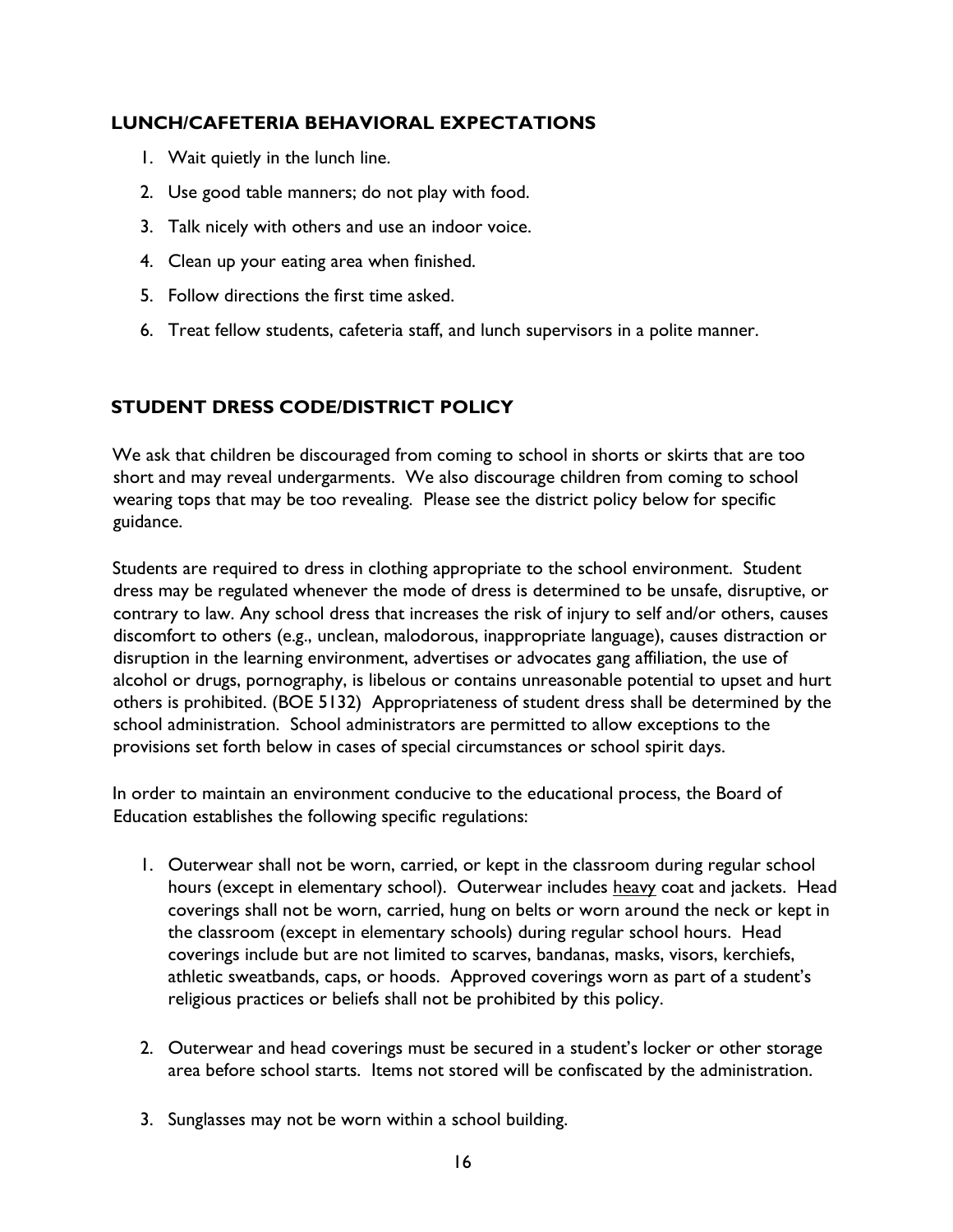- 4. Students may not wear attire or accessories that: depict logos or emblems that encourage the use of drugs, tobacco, or alcoholic beverages; contain offensive and/or disruptive writing or pictures; produce audible sounds; or are disruptive to the educational environment.
- 5. Students may not wear see-through clothing or shirts or blouses that reveal the abdomen, chest (no plunging necklines), or undergarments.
- 7. Students may not wear shorts, dresses, mini-skirts, or pants that reveal the upper thigh or undergarments. Spandex garments are only allowed if they are covered by shorts or skirts or long shirts or tunics. Pants that reveal any portion of the torso or upper thigh or that appear inappropriately over/undersized are prohibited.
- 8. Footwear must be safe for all educational and recreational activities. Refer to school handbooks for age-appropriate guidelines.
- 9. Students may not wear spiked or studded bracelets, oversized or multi-finger rings, belts or any article of attire with spikes, studs attached, or any other clothing item that may present a safety hazard to the student, other students, or staff.
- 10. Students may not wear sleepwear or slippers (i.e. a cloth-bottomed shoe).

BOE Policy 5132(a)

#### **CANDY, GUM, SODA**

In the interest of good nutrition, students are urged not to bring candy or soda to school. Gum is not allowed in school.

#### **FOOD ALLERGY MANAGEMENT**

Regional School District No. 17 recognizes that some food allergies may be life threatening. For this reason, the district has developed strategies and practices to minimize the risk of accidental exposure to life-threatening food allergens and to ensure prompt and effective medical response should a child suffer an allergic reaction while at school. If your child has a food or other life-threatening allergy, please contact the school nurse. For more information, please visit [www.rsd17.org](http://www.rsd17.org/) and click on the "Health Services" link under the "District" menu.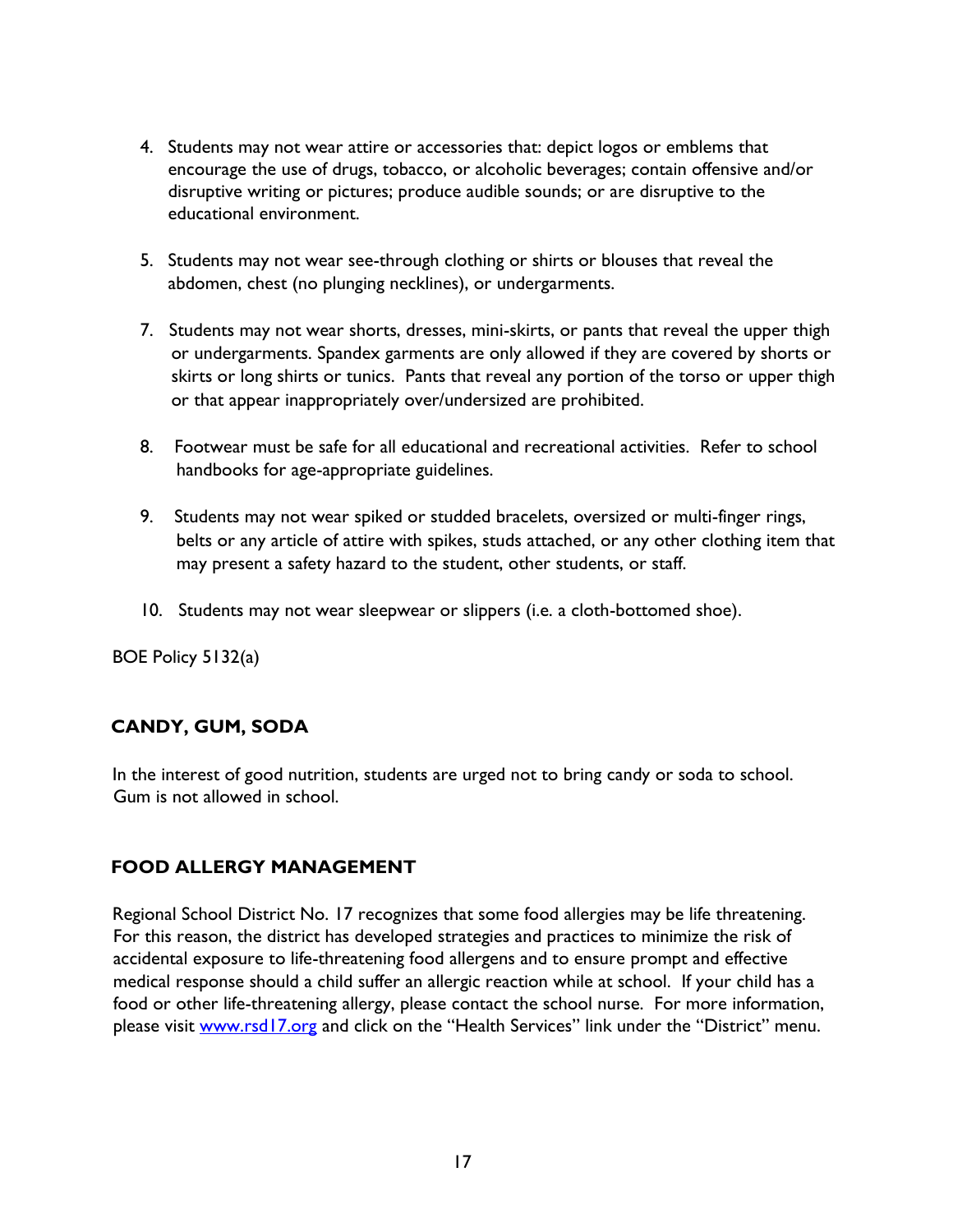We ask for cooperation from our students and parents in the following ways:

- 1) Consider bringing non-food alternatives into school for birthday or holiday celebrations. (Please see "Birthday Celebrations" below.)
- 2) Wash hands before and after eating.
- 3) Eat only in designated areas and at designated times.
- 4) Do not share or trade food with others.
- 5) Seek help when another student is in distress.

#### **BIRTHDAY CELEBRATIONS IN THE CLASSROOM**

For health reasons, we would prefer students celebrate their birthdays by sharing a craft, a book, or a healthy snack with the class. However, students are allowed to bring treats if they so choose to celebrate their birthday. A number of our students have food allergies that can be life threatening, therefore please remember to read the nutrition labels on the actual package and be mindful of all classroom food allergies if you plan to send in an edible item. Keep in mind that a food label is not always available on individually packaged candy treats yet many times those are sent in to be shared. Unfortunately these candy treats are often the source of hidden allergens likes nuts and peanuts. This presents a challenge when managing classroom food allergies. We don't want any of our students to feel left out because they can't share in a classroom treat.

#### **BIRTHDAY INVITATIONS**

Students may distribute invitations to birthday parties in school provided they are inviting either the whole class or all students of the same gender from his or her class. If a child wants to invite only certain friends, parents should mail/email invitations home and not send them through school.

#### **LABELING**

It is very helpful if you label your child's belongings, such as lunch boxes, backpacks, raincoats, winter wear and footwear.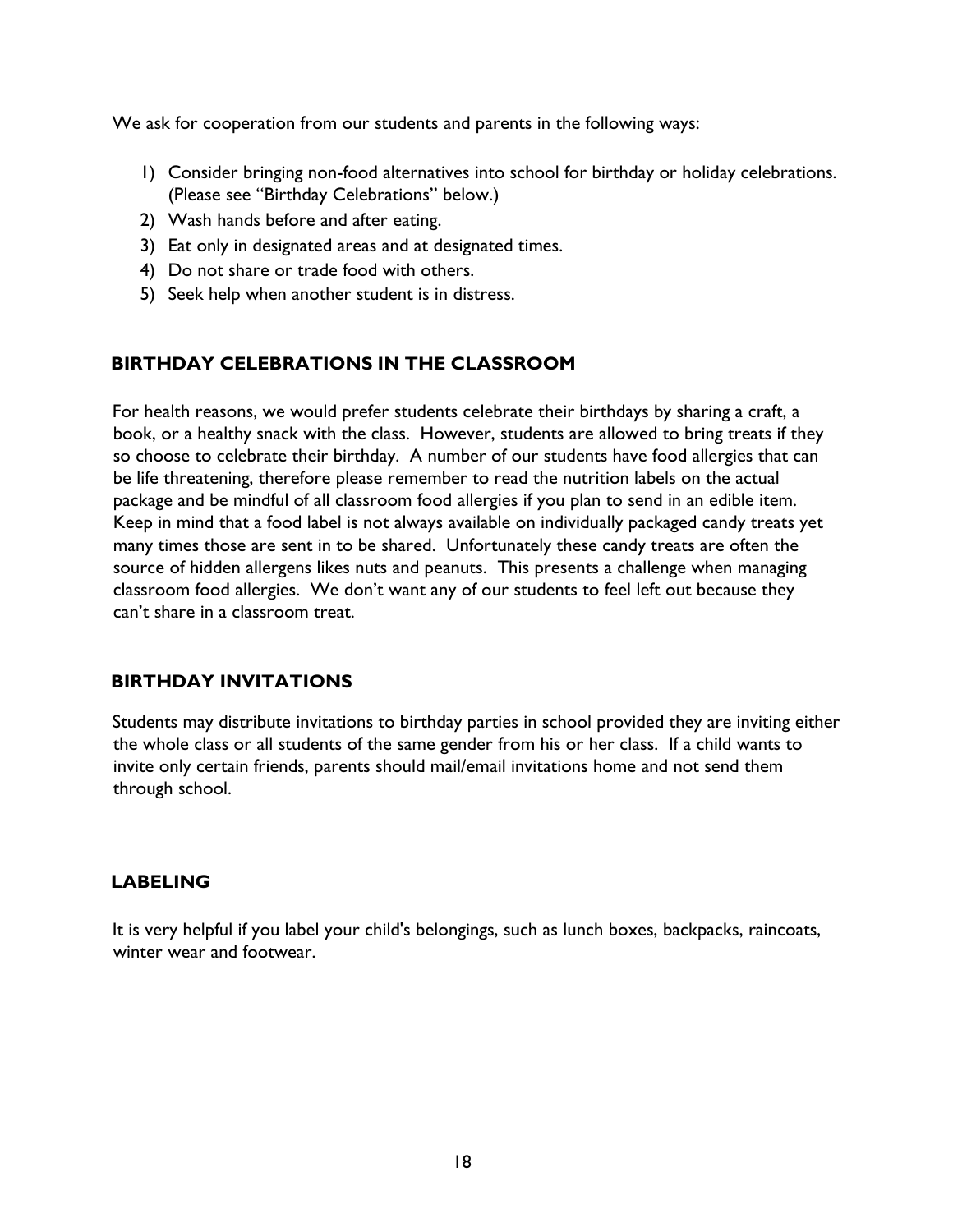#### **LOST AND FOUND**

Any articles found in the school or on school grounds should be turned in at the main office. Unclaimed articles will be disposed of or donated at the end of each semester.

#### **PARENT TEACHER ORGANIZATION (P.T.O.)**

The main objective of the P.T.O. is to create and maintain a close relationship between the home and the school so that parents and teachers may participate together in the education of our children. The P.T.O. supports the school through many different activities such as: cultural arts programs, field trip scholarships, bake sales, technology, spring/fall clean ups, holiday workshops, etc.

P.T.O. membership is free and open to every family in the school. Meeting notices and newsletters are sent home with students.

#### **FUND-RAISING**

All fund-raising activities must be approved by the Superintendent and consistent with all legal and code requirements of the district. Fund-raising activities will be designed and held to ensure that there is no unacceptable burden to staff or infringement on instructional time. (BOE 1324)

#### **POSTERS**

The building principal or designee must approve signs or posters that students wish to display. Posters displayed without authorization will be removed.

#### **INSURANCE**

School insurance is made available to families. Brochures are distributed to all students at the beginning of each academic year. While the program is not mandatory, it is suggested that parents take advantage of the opportunity to provide adequate protection for their children while in school. Any such arrangement is contractual between the parent and insurance carriers and Regional School District #17 assumes no liability from disputes arising from such contract.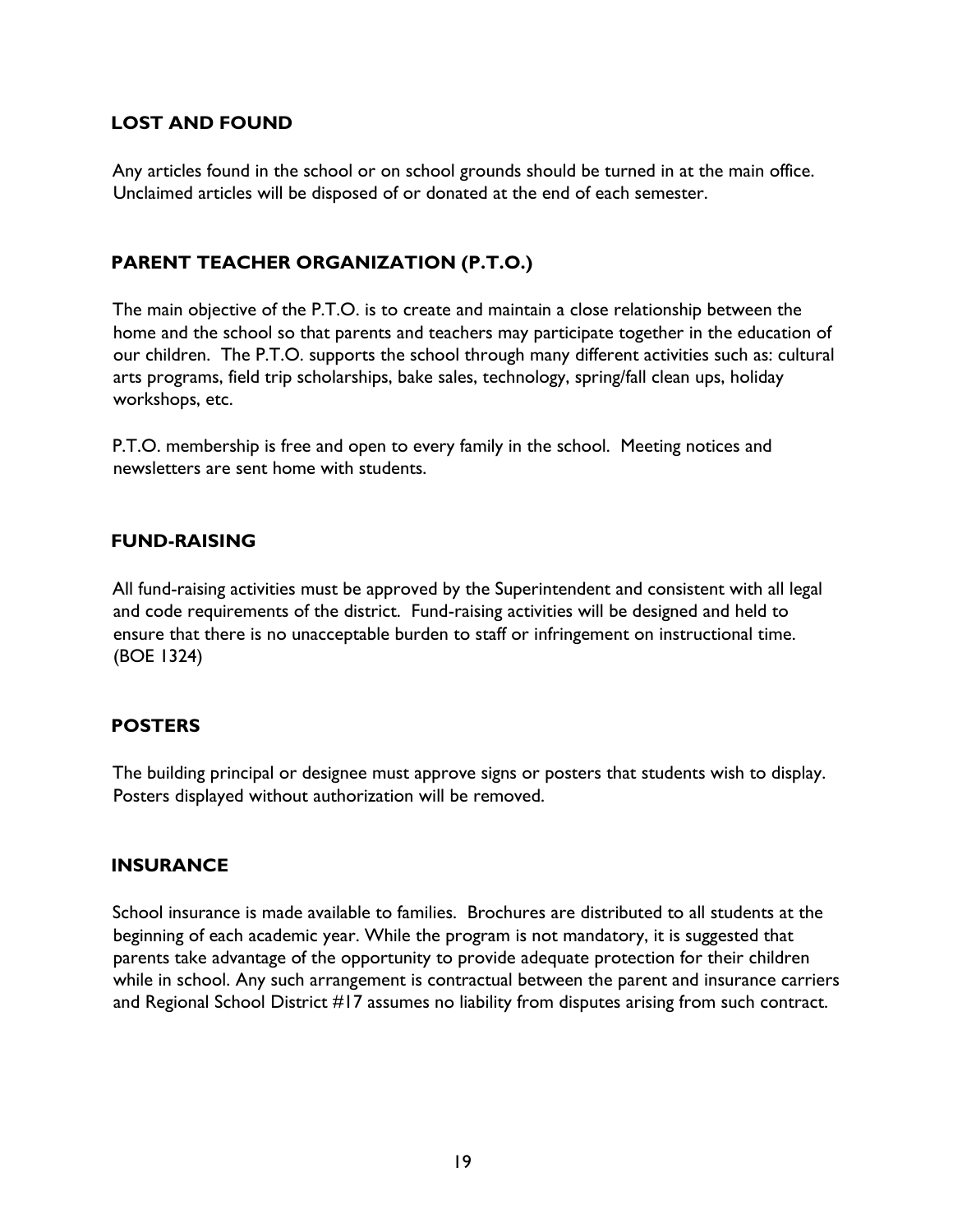#### **SUPPORT SERVICES**

#### **Student-Teacher Assistance Team (STAT)**

Our schools are committed to effective instructional methods to ensure student learning. All Connecticut school districts apply a framework entitled Scientific Research Based Intervention (SRBI), which is designed to provide academic and behavioral instruction that is matched to student needs. Our STAT process encompasses the SRBI components, including:

- High quality curriculum and instruction in the general education setting.
- Universal common assessments used to assess students' grade level progress.
- Research-based interventions for students who require additional academic or behavioral support or enrichment to make educational gains.
- Use of data to track student progress.

#### **LANGUAGE ARTS AND MATH SUPPORT**

Language arts and/or math support provides additional assistance to students who are having difficulty meeting grade-level expectations in these areas.

A plan is developed for the individual student based on information taken from standardized testing as well as district/school reading, writing, and math class work and assessments using varied materials and strategies. The plan is then implemented by our staff and data is collected on the response of the student to the intervention. Parents are updated on the progress of their child throughout the process.

A support plan is most often initiated by the school STAT, but if parents feel that their child is not progressing adequately at school, they should contact their child's teacher. The conversation or conference can be utilized to identify areas of concern, review existing background information, examine the student's current instructional program and discuss and/or select alternative instructional strategies for meeting the student's needs.

#### **SECTION 504**

Section 504 of the Rehabilitation Act of 1973 is federal civil rights legislation that prohibits discrimination against persons with disabilities in any program receiving federal funds, including public schools. The purpose of Section 504 as it applies to public schools is to ensure that eligible students have educational opportunities equivalent to their non-disabled peers. A student is *disabled* within the definition of Section 504 if he or she has a physical or mental impairment that substantially limits one or more major life activities such as performing manual tasks, caring for oneself, walking, seeing, hearing, speaking, breathing, and/or learning. In order to determine eligibility for Section 504 services, a student is evaluated by the school team in collaboration with the parent(s)/guardian.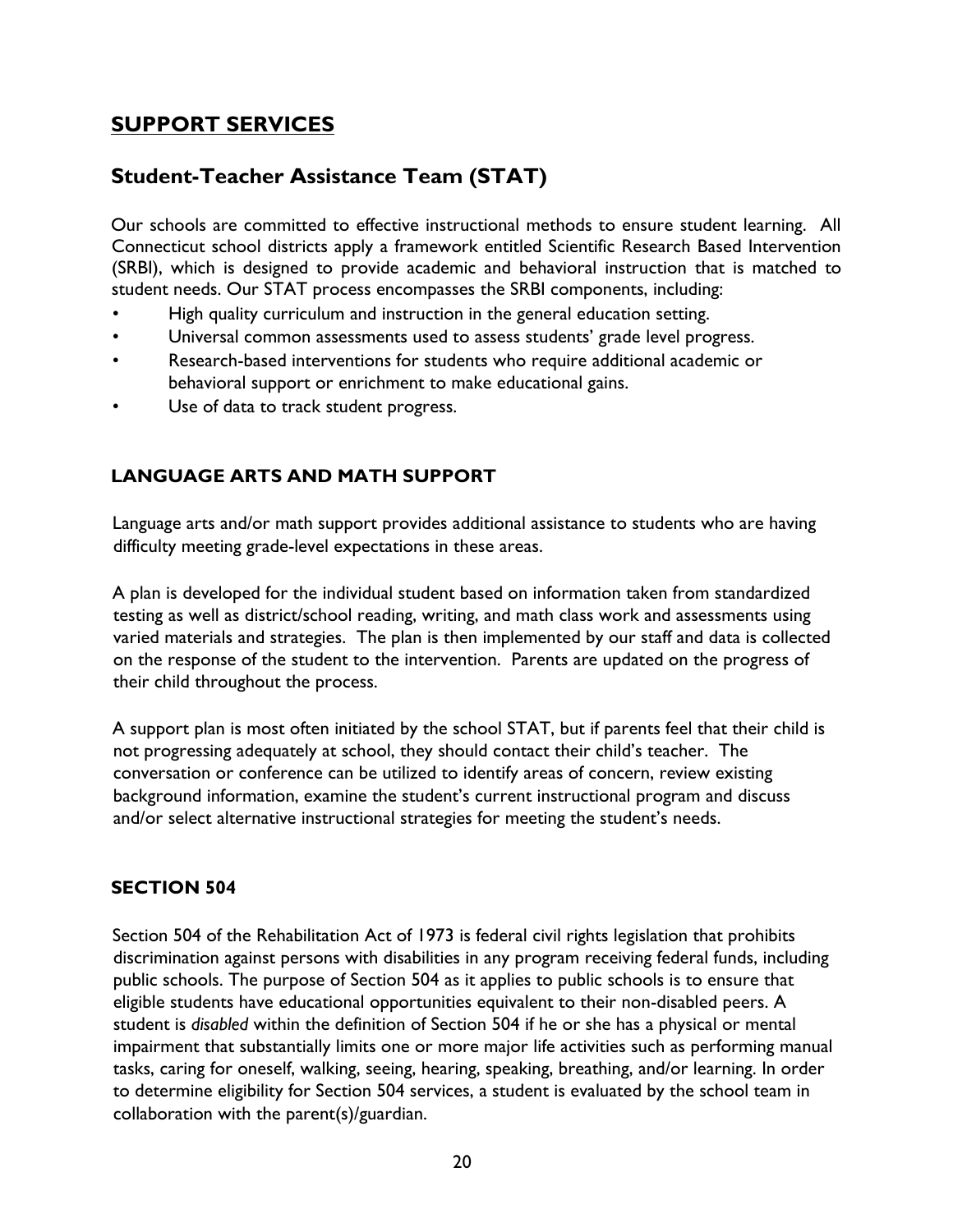#### **COUNSELING AND SOCIAL SERVICES**

The school provides support and professional services for children who are experiencing difficulty with academic work or need support in their relationships with others, as well as counseling on topics relevant to children.

Early intervention is key to promoting healthy social, emotional, and academic growth. Please call the school psychologist if you have any concerns about your child. Our school psychologist works to support students and teachers in the building. In addition to short-term aid, they also partner with agencies in the community to help families and can provide referrals to outside resources.

#### **LEAP ENRICHMENT SERVICES**

The LEAP program provides instruction to identified gifted and/or talented students in grades 3 through 6 and focused enrichment opportunities for students who have demonstrated skill in language arts or mathematics in the classroom. Students in or entering grades 3-6 are identified for gifted and talented assessment based on performance in the classroom and on district testing. If you have any questions about the identification process, please contact your child's teacher.

#### **SPECIAL EDUCATION SUPPORT**

The purpose of this support is to provide reinforcement for those students experiencing significant learning problems.

Eligibility is determined by a Planning and Placement Team (PPT) consisting of professional staff members and the child's parent(s). Parents and teachers who believe a child has a learning problem caused by a disability should notify the principal, who will begin the process. In order to qualify for services, a child must have a disability recognized by state and federal law.

Special education and classroom teachers work together to develop appropriate educational programs, implement special learning strategies and in individual cases, modify curriculum in order to ensure student success. In instances where specialized training or intensive instruction is needed, the special education teacher and/or other specialists works individually or in small groups with students.

#### **INDIVIDUAL EDUCATION PLAN (IEP)**

For a student eligible to receive Special Education Services, an Individual Education Plan (IEP) will be developed that outlines the services the PPT believes are necessary for the student to access a free and appropriate education.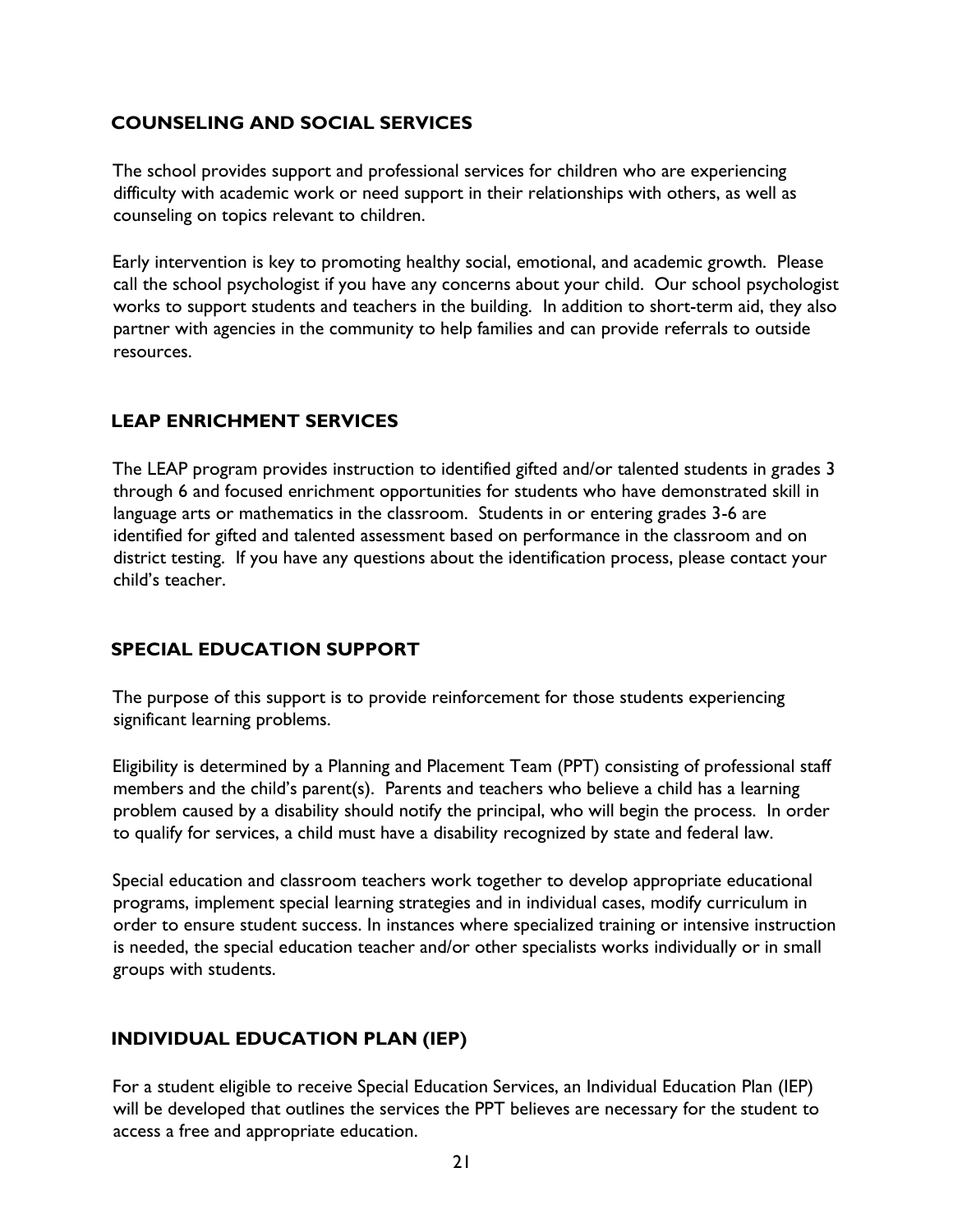#### **HEALTH SERVICES**

The Regional School District No. 17 health services are designed to provide care to students who become ill or are injured while in school.

A cumulative health file is maintained for each student. This file includes notations of past illnesses, results of physical examinations, and other pertinent health information.

Parents are notified of any deviation from the normal pattern of health and suggestions are given for follow-up. It is likewise important that parents notify the school nurse in case of a student's illness. If a student is to be excused or limited for an extended period from participation in school activities, he/she is required to bring a statement signed by a physician. The school nurse is available to parents and students for conferences regarding health issues.

#### **Accidents**

All accidents, <u>no matter how minor,</u> should be reported to the teacher, principal, nurse or office. When accidents occur in school, a school accident report form must be filled out.

#### **Medications**

If a student needs to take medication during the school day, the school nurse's office must have a signed form from the physician which includes the drug name and dosage. You may obtain these forms from the school nurse. The school nurse must keep the medication locked up in her office and will dispense medication at the proper time. We must emphasize that students must not be sent to school with medication without physician's orders as they will not be allowed to take it.

Students taking improper amounts of a medication or taking a medication without proper notification and supervision of the school nurse or designee will be subject to the procedures for improper drug or alcohol use outlined in this policy.

Students who become ill at school will be under the care of the school nurse. The nurse may allow the student to rest in the clinic, or call the parents and ask them to come to the school for the student.

#### **Communicable/Infectious Diseases**

Students with any medical condition that may expose others to disease, or contagious and infectious conditions may be excluded from school and referred for medical diagnosis and treatment. Additional information concerning this may be obtained from the school nurse.

Before a student may return to school after an absence due to such condition, parents and students may be required to submit medical evidence that their child has recovered sufficiently to prevent exposing others.

#### **Emergency Cards and Medical Treatment**

Parents are required each year to complete an emergency information form for use by the school in the event of a medical emergency. Cards are sent home at the start of the school year. This information is critical when a student is sick or injured. The school needs to be able to contact someone especially if a parent is unavailable.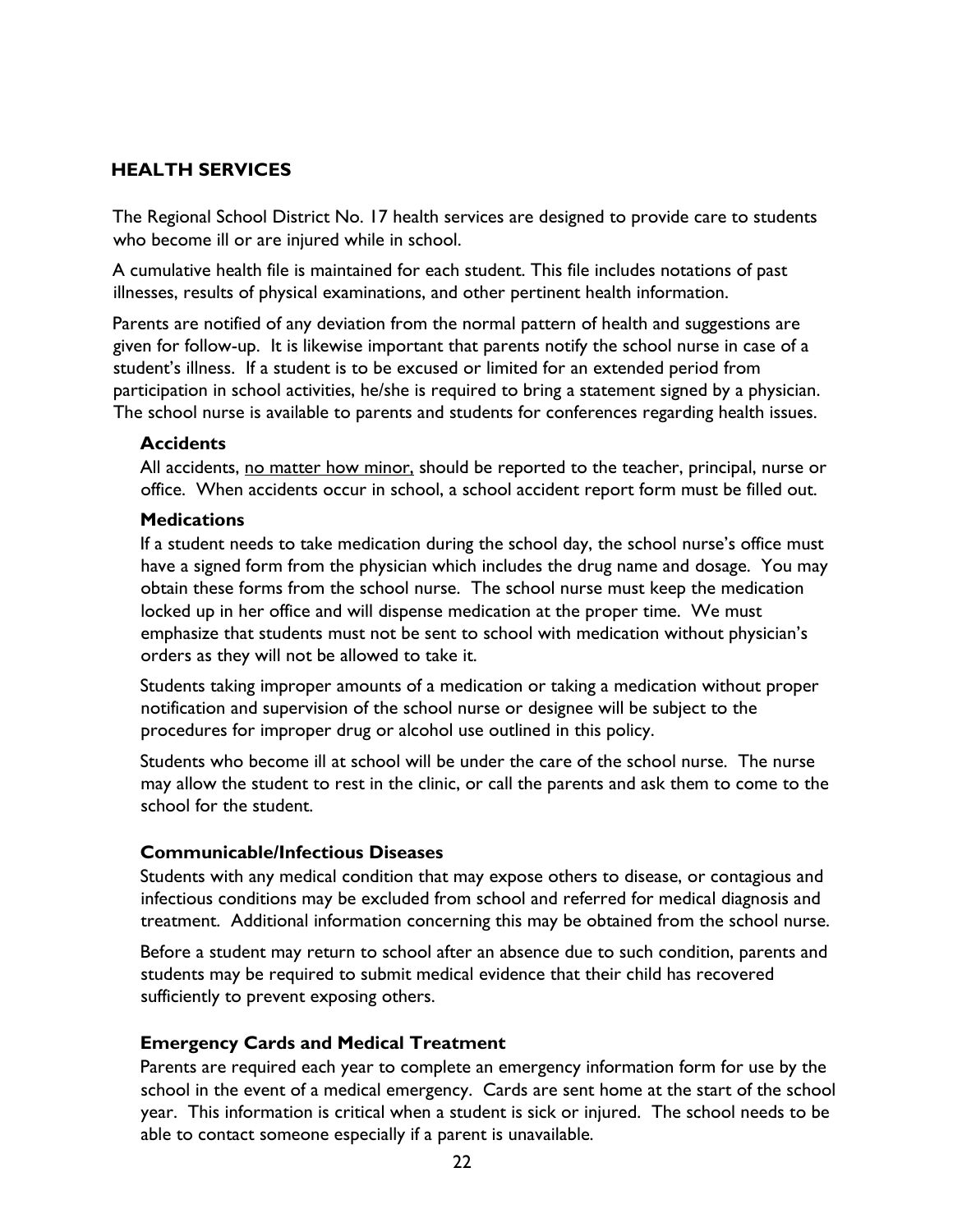#### **Health Assessments/Physical Examinations**

All students are required to have a health assessment prior to public school enrollment. Health assessments are again required prior to grade six and in grade ten. School nurses are required to administer the following screening procedures:

| Vision:   | $K - 6$ and grade 9            |
|-----------|--------------------------------|
| Hearing:  | $K - 3$ , grade 5, and grade 8 |
| Postural: | Grades $5-9$                   |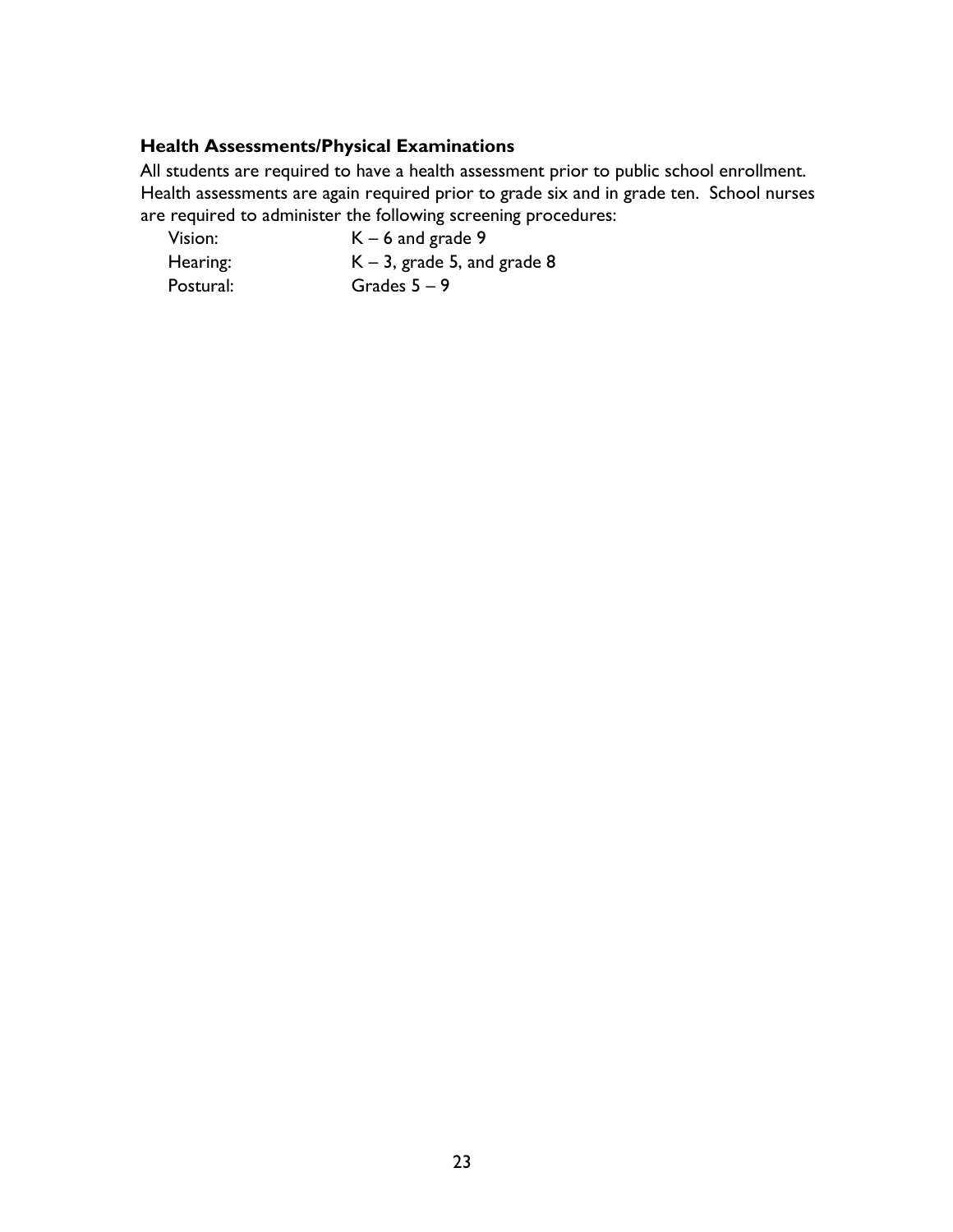#### **DISTRICT POLICIES & PROCEDURES**

#### **ADMISSION/PLACEMENT**

Regional School District #17 provides free public education to all students whose legal residence is in the towns of Haddam and Killingworth. Tuition students are not accepted from outside the district without the approval of the Superintendent, or when necessary, the Board of Education. In all cases of residency verification, an affidavit will require a statement or statement with documentation that there is bona fide student residence in Haddam or Killingworth, that the residence is intended to be permanent, that it is provided without pay, and that it is not for the sole purpose of obliging school accommodations.

A student seeking enrollment in the Haddam-Killingworth High School for the first time or following attendance in another Connecticut public school district, out-of-state attendance, private school attendance or admission should contact the principal. A student who is transferring from non-public schools or schools outside the district will be placed at his/her current grade level pending evaluation and observation of the student. After such assessment and consultation with the parents, the principal will determine the grade placement of the child.

Students may participate in the inter-district public school attendance program called Open Choice. The Regional Educational Service Centers will determine which school districts are close enough to make transportation feasible.

Exchange students participating in a formal exchange program may be admitted by the Superintendent for no more than two semesters at no tuition cost. Admissions are dependent upon space available and must not lead to the hiring of additional staff. Exchange students will be accorded all the rights, privileges, and responsibilities of a resident student during the period of enrollment.

#### **PROMOTION AND RETENTION OF STUDENTS**

The educational program shall provide for the continuous progress of children from grade to grade. Children shall be placed at the grade level to which they are best adjusted academically, socially and emotionally.

The overall best interest of the student will always be of prime consideration. Decisions to retain will involve collaboration with principal, parents and teacher; the final decision, however, will rest with the school administration. (BOE 5123)

#### **EXEMPTION FROM INSTRUCTION**

As required by state statute, a student will be exempted from instruction on Acquired Immune Deficiency Syndrome (AIDS) or Family Life and Sex Education upon receipt of a written request for such exemption from his/her parent or guardian. The parent may also make written request for an exemption from instruction or a school activity for a student based upon religious beliefs, which may be contrary to the content of the information being presented**.**  (BOE 6144.1)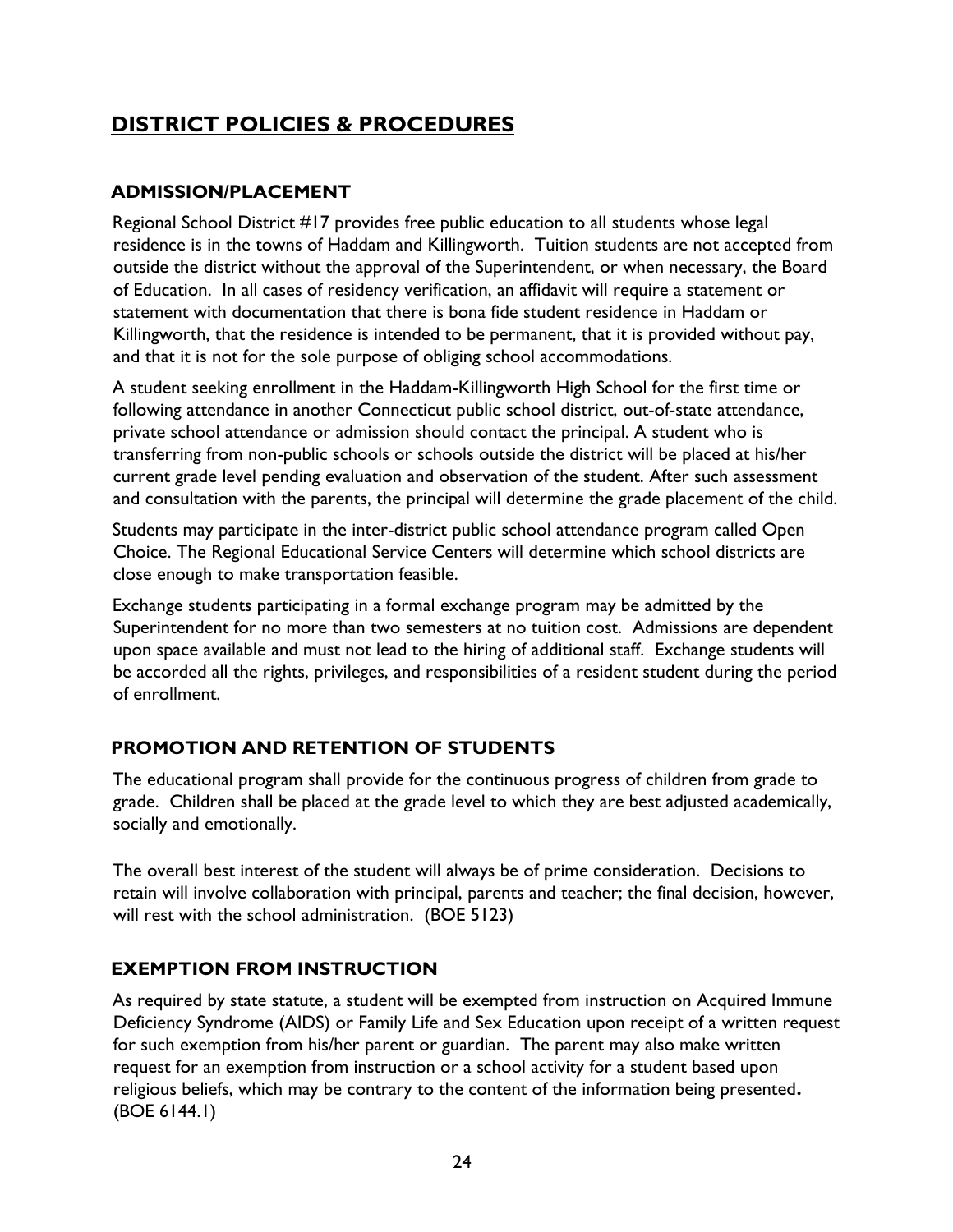#### **RESOLUTION OF PROBLEMS**

**Community Relations – Public Complaints** – General Complaint Procedure: The Board recognizes that situations may arise in the operation of the schools that are of concern to parents or the public. Such concerns are best dealt with through communication with appropriate staff. All complaints and grievances shall be handled and resolved as close to their origin as possible. The following guidelines are suggested as the proper procedure to be followed by persons with questions or complaints.

1. Letters concerning individual students should first be addressed to the teacher.

2. Unsettled matters from (1) above or problems and questions concerning individual schools should be directed to the principal of the school.

3. Unsettled matters from (2) above or problems and questions concerning the school system as a whole should be directed to the Superintendent. There is no statutory appeal process beyond the level of Superintendent except in cases involving expulsion, tenure, and school accommodations.

4. Should there be disagreement with the decision of the Superintendent; the concern may be put in writing to the Chairperson of the Board, who shall bring the concern to the attention of the full Board of Education. Except as Board action is required by statue (e.g. expulsion, tenure hearings, and school accommodations), the Board shall hear the concern (in open or executive session in accordance with the Freedom of Information Act) only if upon the motion of a member of the Board to hear the matter, the Board decides by majority vote to do so.

5. Exceptions to the above process are complaints that directly concern Board actions or policies.

The public should be advised that individual Board members are unable to respond or act on behalf of the Board except when attending a public Board of Education meeting.

Parents/community members who wish to pursue an issue will be made aware of the proper channels of communication and appeal if they so request the information.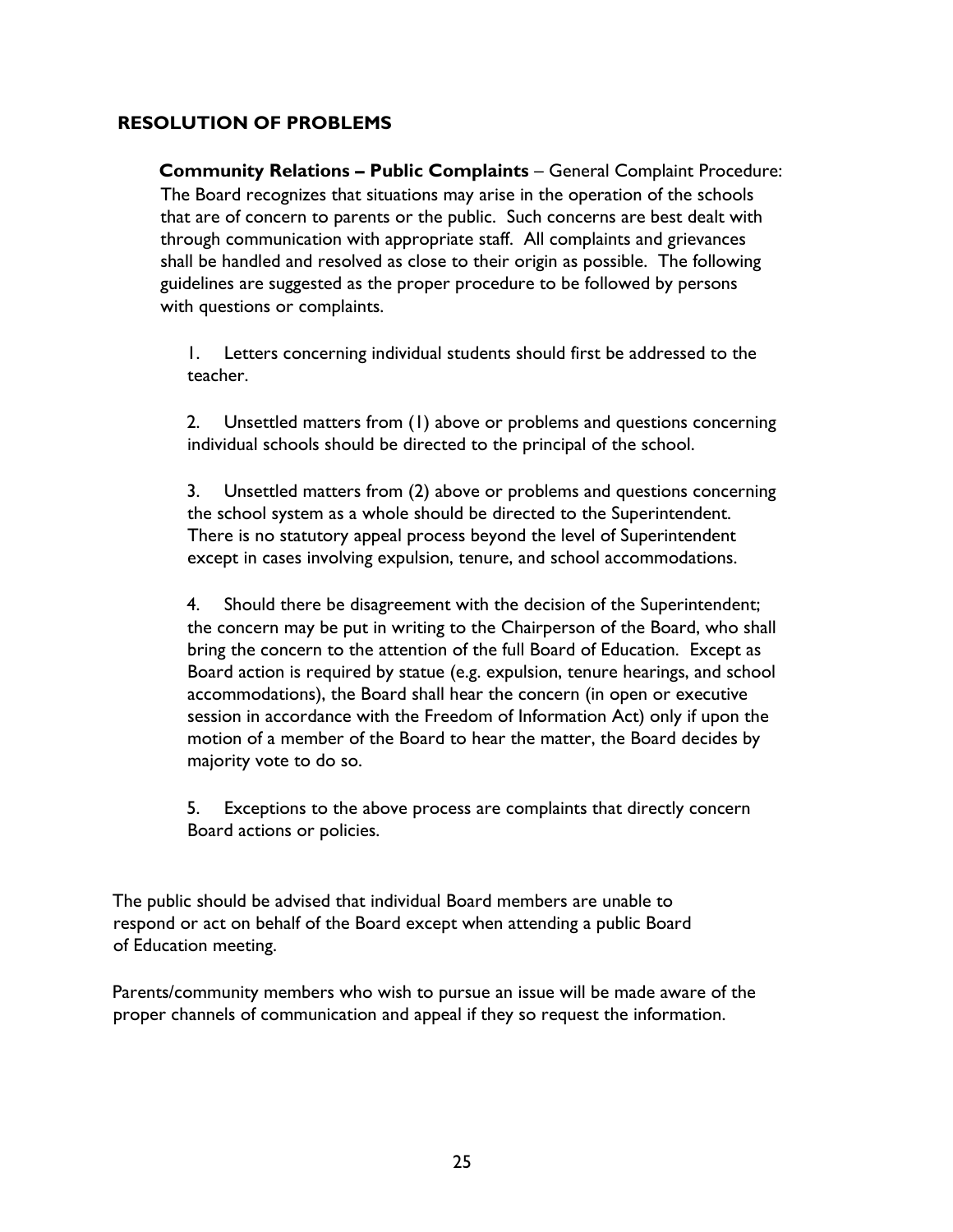#### **FIELD TRIPS**

Field trips may be scheduled for educational, cultural or co-curricular purposes. Any student who is serving a suspension or an expulsion may not participate in any field trip. While on a trip, all students are considered to be in school. This means that conduct and dress standards will be appropriate for the field trip activity.

In the rare situation where a parent must take their child directly from a field trip a Parent Request Transportation from a School Sponsored Event form **must** be completed and approved by the building principal prior to the date of the field trip or the school sponsored event. The parent will also sign the bottom section of that form at the time he/she picks up his/her child. Children are allowed to be picked up by their own parents only.

#### **FINANCIAL ASSISTANCE**

Students will not be denied opportunity to participate in any class or school-sponsored activity because of inability to pay for material fees, transportation costs, admission prices, or any other related expenses. The parent/guardian of any student who needs financial assistance for school activities should contact the child's principal, social worker, school psychologist, teacher or anyone with whom the parent feels comfortable to request confidential help.

#### **BULLYING**

The Region 17 Board of Education promotes a secure and safe school climate, conducive to teaching and learning, that is free from threat, harassment and any type of bullying behavior. Therefore it is the policy of the Board that bullying of a student by another student is prohibited.

Consistent with legislative requirements the Superintendent is authorized to develop and implement a Safe School Climate Plan that contains the essential elements outlined in Public Act 11-232 *An Act Concerning the Strengthening of School Bullying Laws.* 

Students who engage in any act of bullying, on school grounds, at a school-sponsored or school related activity, function or program whether on or off school grounds, at a school bus stop, on a school bus or other vehicle owned, leased or used by the Board of Education, or through the use of an electronic device, or an electronic mobile device, owned, leased or used by the Board of Education, and outside of the school setting if such bullying:

- 1. creates a hostile environment at school for the victim,
- 2. infringes on the rights of the victim at school, or
- 3. substantially disrupts the educational process or the orderly operation of a school

are subject to disciplinary action up to and including suspension, expulsion and/or referral to law enforcement.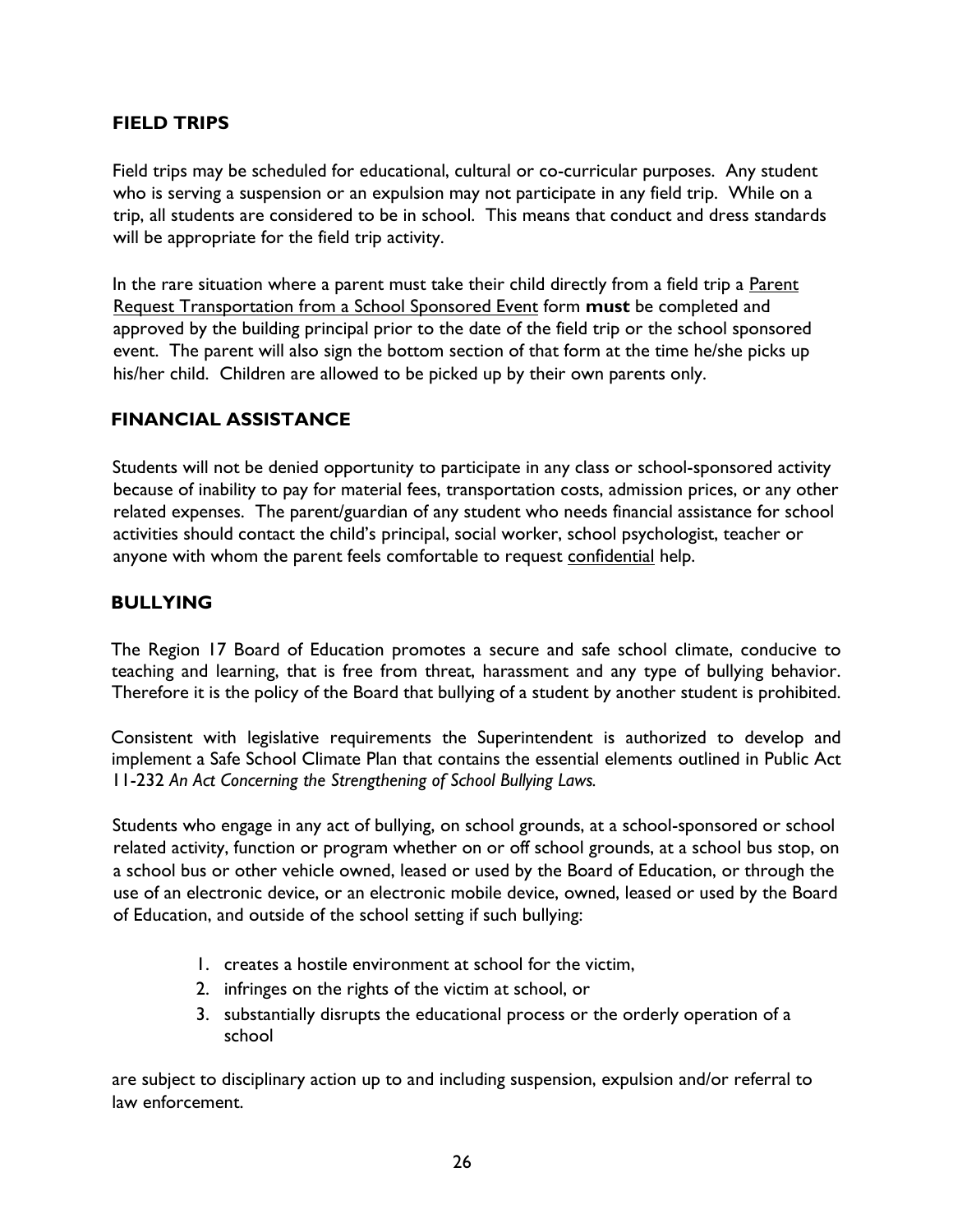If you have any questions or concerns, please contact the Safe School Climate Specialist who is the building principal or the District Safe School Climate Coordinator, Tonya Gorgone, at 860- 345-4244. (BOE 5131.911)

#### **HARASSMENT**

Every student has the right to feel safe, valued and comfortable in school. No one else's behavior should ever make students feel afraid or embarrassed because of their race, religion, national origin, sex, or any disability they may have. Harassment is illegal, and the District has zero tolerance for hazing, harassment, bullying or intimidation of any kind.

Parents are urged to reinforce with their child(ren) that if he/she is harassed or sees harassment happening to someone else that he/she should report the behavior to a teacher or the administration immediately. To maintain a productive and positive learning environment, the administration and the Board of Education will make every attempt to halt any harassment of which they become aware by calling attention to this policy or by direct disciplinary action if necessary.

Examples of harassment would include, but are not limited to, any verbal, non-verbal, or physical demonstration against one's background or affiliation that would be offensive to the recipient. (BOE 5131.911)

#### **SEXUAL HARRASSMENT**

Sexual harassment will not be tolerated among students of the school district. It is the policy of the Board of Education that any form of sexual harassment is forbidden whether by students, supervisory or non-supervisory personnel, individuals under contract, or volunteers subject to the control of the Board. Students are expected to adhere to a standard of conduct that is respectful and courteous to employees, to fellow students and to the public.

#### **Definition**

Sexual harassment is defined as unwelcome conduct of a sexual nature, whether verbal or physical, including, but not limited to, insulting or degrading sexual remarks or conduct; threats or suggestions that a student's submission to or rejection of unwelcome conduct will in any way influence a decision regarding that student, or conduct of a sexual nature which substantially interferes with the student's learning, or creates an intimidating, hostile or offensive learning environment, such as the display in the educational setting of sexually suggestive objects or pictures.

#### **Procedure**

It is the express policy of the Board of Education to encourage victims of sexual harassment to report such claims. Students are encouraged to promptly report complaints of sexual harassment to the Director of Student-Personnel or Superintendent. Complaints will be investigated promptly and corrective action will be taken when allegations are verified. Confidentiality will be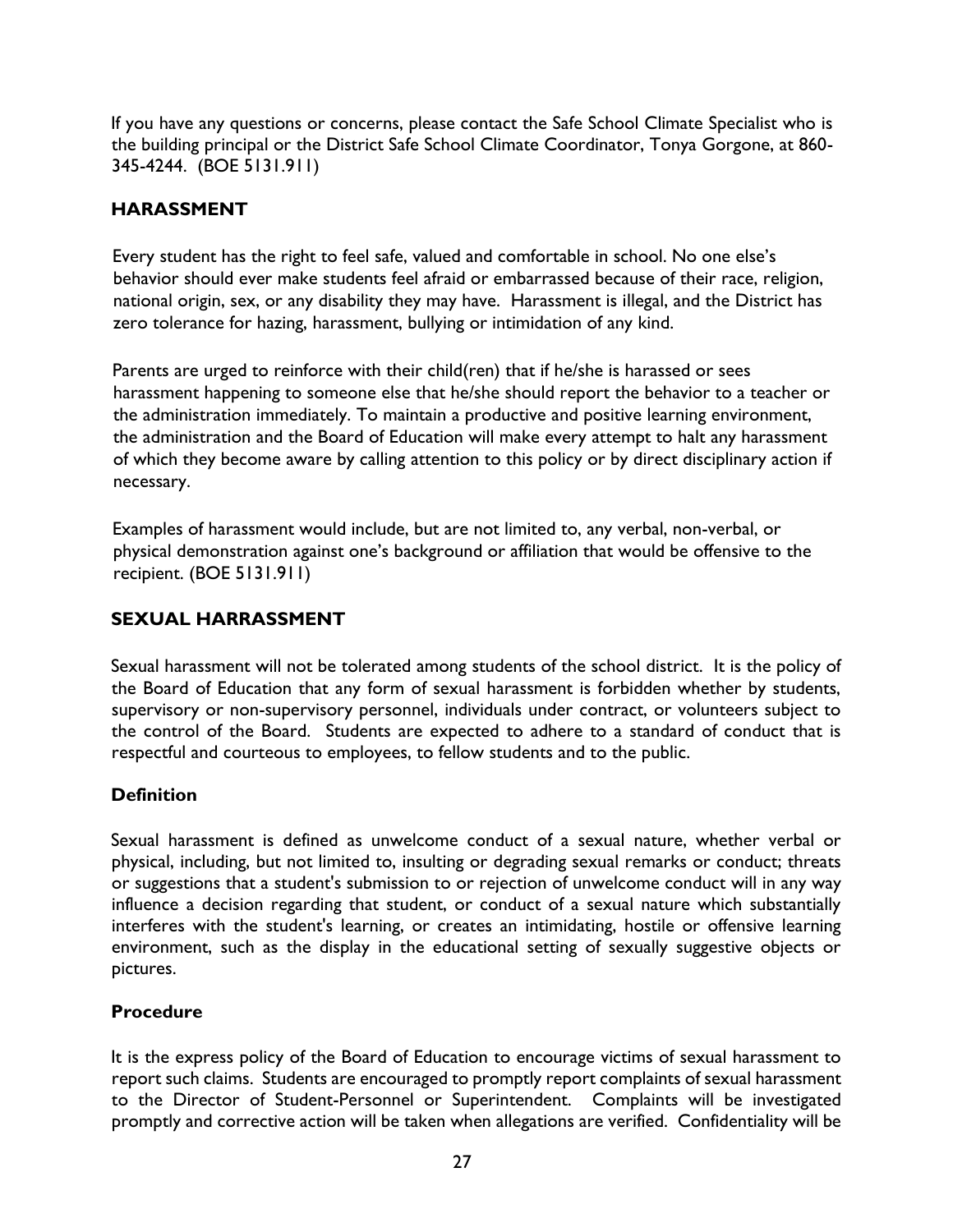maintained by all persons involved in the investigation and no reprisals or retaliation will be allowed to occur as a result of the good faith reporting of charges of sexual harassment.

The school district will provide staff development for district administrators and grievance committee members and will annually distribute its policy and grievance procedures to staff and students in an effort to maintain an environment free of sexual harassment.

Legal Reference: Civil Rights Act of 1964, Title VII, 42 U.S.C. §2000-e2(a).

Equal Employment Opportunity Commission Policy Guidance (N-915.035) on Current Issues of Sexual Harassment, effective 10/15/88.

Title IX of the Education Amendments of 1972, 34 CFR Section 106.

*Meritor Savings Bank. FSB v. Vinson,* 477 U.S. 57 (1986)

*Faragher v. City of Boca Raton, No. 97-282* (U.S. Supreme Court, June 26, 1998)

#### **REGIONAL SCHOOL DISTRICT 17 STATEMENT OF NON-DISCRIMINATION**

In compliance with Title VI, Title IX and Section 504 of the Rehabilitation Act of 1973, the Board of Education does not discriminate on the basis of race, creed, color, national origin, age, gender, marital status, religion, sexual preference, mental disability, learning disability, physical disability or disability in establishing and implementing hiring and employment practices and establishing and providing school activities and educational programs.

#### **Nondiscrimination**

The conditions or privileges of employment in the school system, including the wages, hours, terms and benefits, shall be applied without regard to race, color, religious creed, age, marital status, national origin, gender, sexual orientation, gender identity or expression, ancestry, present or past history of mental disorder, intellectual disability, pregnancy or physical disability. The Board of Education seeks to extend the advantages of public education with full equality of educational opportunity to all students and personnel. The Board, any employee or any other person may not aid or compel the performance of an unfair labor practice as defined by law.

Regional School District No. 17 public schools shall be open to all children five years of age and over who reach age five on or before the first day of January of any year. Each such child shall have an equal opportunity to participate in the activities, programs, and courses of student offered in such public schools without discrimination.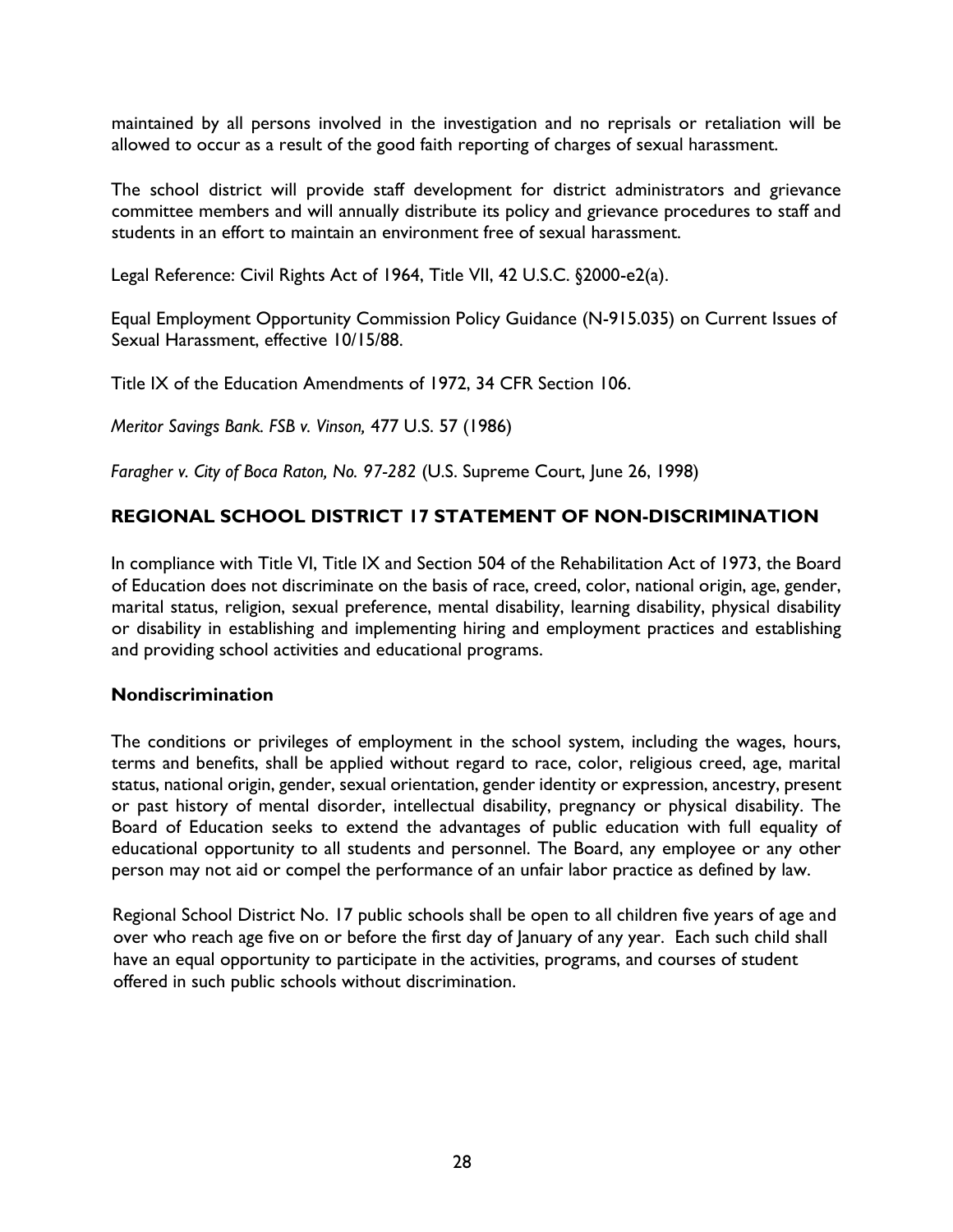Dr. Kris Lindsay, Director of Student Services Title IX Coordinator and 504 Coordinator RSD17 Schools 57 Little City Road Higganum, CT 06441 860-345-4244 Email: klindsay@rsd17.org

#### **EQUAL EDUCATIONAL OPPORTUNITY**

Pursuant to the IDEA, Americans With Disabilities Act (ADA) and Section 504 of the Rehabilitation Act of 1973, no otherwise qualified individual with disabilities shall, solely by reason of such disability, be excluded from participation in, be denied the benefits of, or be subjected to discrimination under any program of the Regional School District No. 17 Board of Education.

#### **MANDATED REPORTING/CHILD ABUSE**

Teachers, principals, paraprofessionals and other professional school staff are obligated by law (C.G.S. 17a-101) to report suspected child abuse or neglect to the Connecticut State Department of Children and Families Services. Specific procedures governing the reporting of abuse and neglect are in effect, and staff receives yearly training in their use.

Reporting of child abuse and neglect is a responsibility that is taken seriously. If there is any doubt about reporting suspected abuse or neglect a report will be made. The school will work with the parents and appropriate social agencies in all cases.

Child abuse is defined as any physical injury inflicted by other than accidental means or injuries that are not in keeping with the explanation given for their cause. Improper treatment such as malnutrition, sexual molestation, deprivations of necessities, emotional abuse, cruel punishment or neglect are also considered child abuse.

#### **SUBSTANCE ABUSE**

#### DRUGS/BEHAVIOR AFFECTING SUBSTANCE/ALCOHOL/TOBACCO

The Board of Education prohibits the possession, use, sale and/or distribution of any controlled drug, controlled substance, alcohol, or drug paraphernalia, or being willfully under the influence of any controlled drug, controlled substance, or alcohol. This shall include, but not be limited to, any alcohol or malt beverage, controlled drug or controlled substance as defined by the Penal Code of the State of Connecticut, any chemical, substance or medication for which a prescription is required under the law, and/or any substance which is intended to alter mood. Examples of the above may include, but are not limited to: beer, wine, liquor, hashish, anabolic steroids, chemical solvents, glue, and any over-the-counter medication or capsule or pill or substance not registered with the nurse, annotated within the student's health record and given in accordance with the school district policy for the administration of medication to students in school. Any substance which is a facsimile of these prohibited items or that is represented to be a drug or alcoholic substance is also prohibited. This policy extends to all school real property and to any school sponsored activity off school property. The Board of Education may take any action within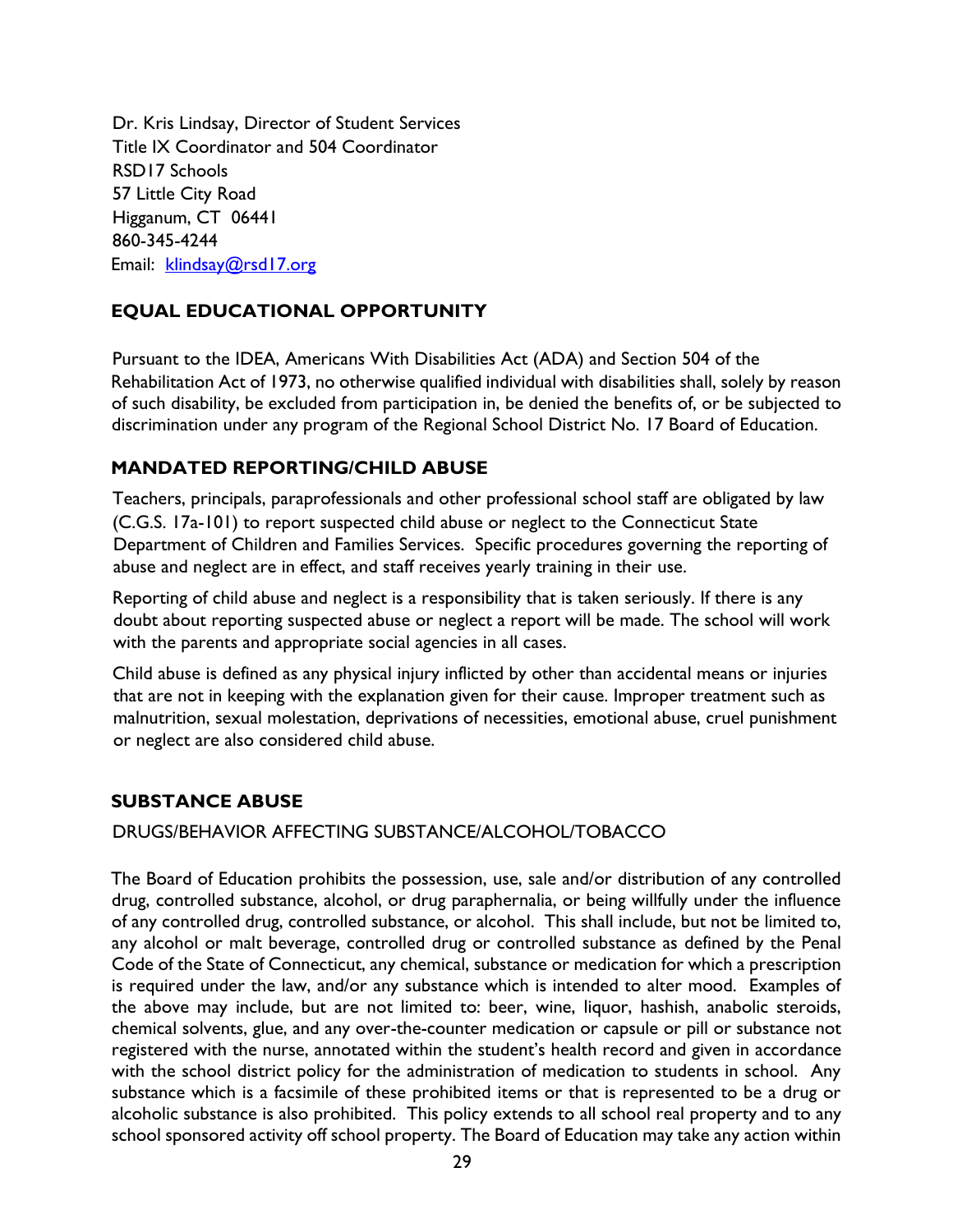its authority in other drug and alcohol situations brought to its attention where in its considered judgment a present or clear danger or disruption has arisen related to the academic environment or student body.

It is the policy of the schools to take positive action through education, counseling, parental involvement, medical referral and police referral in the handling of incidents involving the possession, use, sale, and/or distribution of behavior affecting substances.

In the event that a student is willfully under the influence of a drug or alcohol, or is engaged in any activity involving such substances as listed above, he/she will be suspended from school for up to ten days and referred to the appropriate treatment agency, unless otherwise prohibited by state and federal law. In all cases the parents will be notified, the police will be contacted and a referral will be made to the Board of Education for a hearing to consider expulsion, subject to state and federal law provisions to the contrary. The consequences of such violations may ultimately result in disciplinary action, including expulsion from school and/or criminal prosecution.

#### **Tobacco and Tobacco Products**

Regional School District No. 17 Board of Education prohibits students from the possession and/or use of tobacco and tobacco products on the real property of any school or administrative office building or at any school-sponsored activity. Real property means the land and all temporary and permanent structures comprising the districts' elementary and secondary schools, and administrative office buildings and includes, but is not limited to classrooms, hallways, storage facilities, auditoriums, gymnasiums, fields and parking lots. (BOE 5131.6)

#### **WEAPONS AND DANGEROUS INSTRUMENTS**

Possession of any weapon, weapon facsimile, deadly weapon, pistol, knife, blackjack, bludgeon, box cutter, metal knuckles, pellet gun, explosive device, firearm, whether loaded or unloaded, whether functional or not, or any other dangerous object. This also includes pellet guns and/or air soft pistols.  $(BOE 5131(d)(III)(10))$ 

#### **PARENTS RIGHT-TO-KNOW**

As part of the federal 'No Child Left Behind Act' you may request information regarding the professional qualifications of your child's teacher. You may do this by contacting the main office at the school your child attends.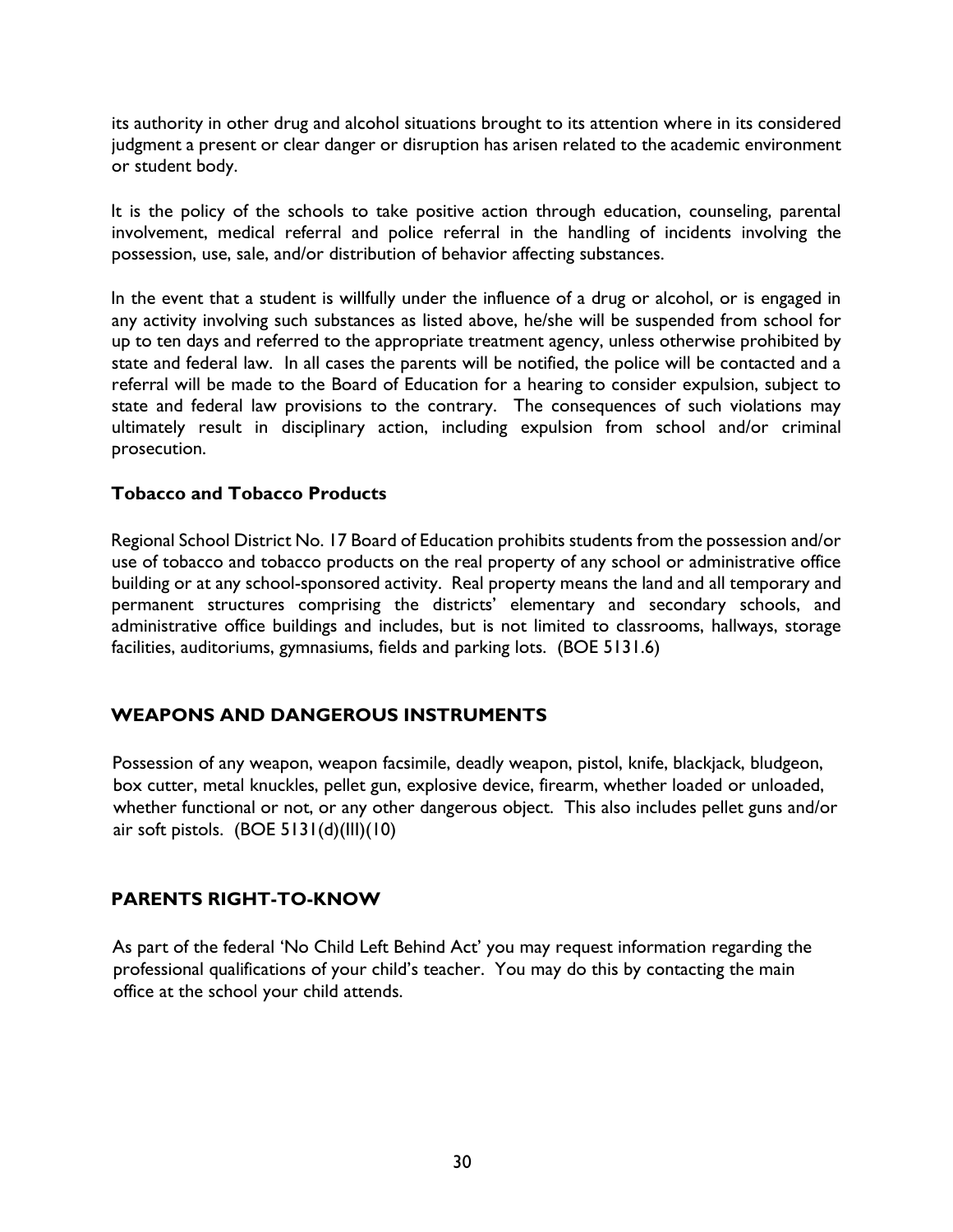#### **STUDENT RECORDS**

Educational records, defined as records directly related to a student, will be kept for each student and may reflect the physical, emotional, social and academic aspects of a student's development in the educational process.

The Board of Education recognizes the need to comply with the legal state and federal requirements regarding the confidentiality, access to and amendment of student records. The procedures for the confidentiality of student records shall be consistent with federal statutes, including the Family Educational Rights and Privacy Act of 1974 (FERPA), as amended, and its implementing and revised regulations, The No Child Left Behind Act of 2001, and the Connecticut General Statutes.

Safeguards shall be established by the school administration to protect the student and the student's family from invasion of privacy in the collection, maintenance and dissemination of information, and to provide accessibility to recorded information by those legally entitled thereto. Access to inspect or review a student's educational record or any part thereof may include the right to receive copies under limited circumstances.

A student's school records are confidential and are protected by law from unauthorized inspection or use. A cumulative record is maintained for each student from the time the student enters the district until the student withdraws or graduates. This record moves with the student from school to school.

By law, both parents, whether married, separated, or divorced, have access to the records of a student who is under 18 or a dependent for tax purposes. A parent whose rights have been legally terminated will be denied access to the records if the school is given a copy of the court order terminating these rights.

Parents of a minor or of a student who is a dependent for tax purposes, the student (if 18 or older), and school officials with legitimate educational interests are the only persons who have general access to a student's records. Parental consent is required to release the records to anyone else. When the student reaches 18 years of age, only the student has the right to consent to release of records.

If the parent or eligible student believes that information in the student's records is inaccurate or misleading or violates the student's right, he/she must request in writing that the school district make appropriate amendments. If the school district decides to amend the records, steps will be taken promptly. If the district decides that an amendment of data in accordance with the request is not warranted, it shall so inform the parent or eligible student and advise him/her of the right to a hearing. (BOE 5125.1)

#### **ADVERTISING**

The public schools maintain careful controls on the way in which students are exposed to materials and announcements, other than those directly related to school sponsored programs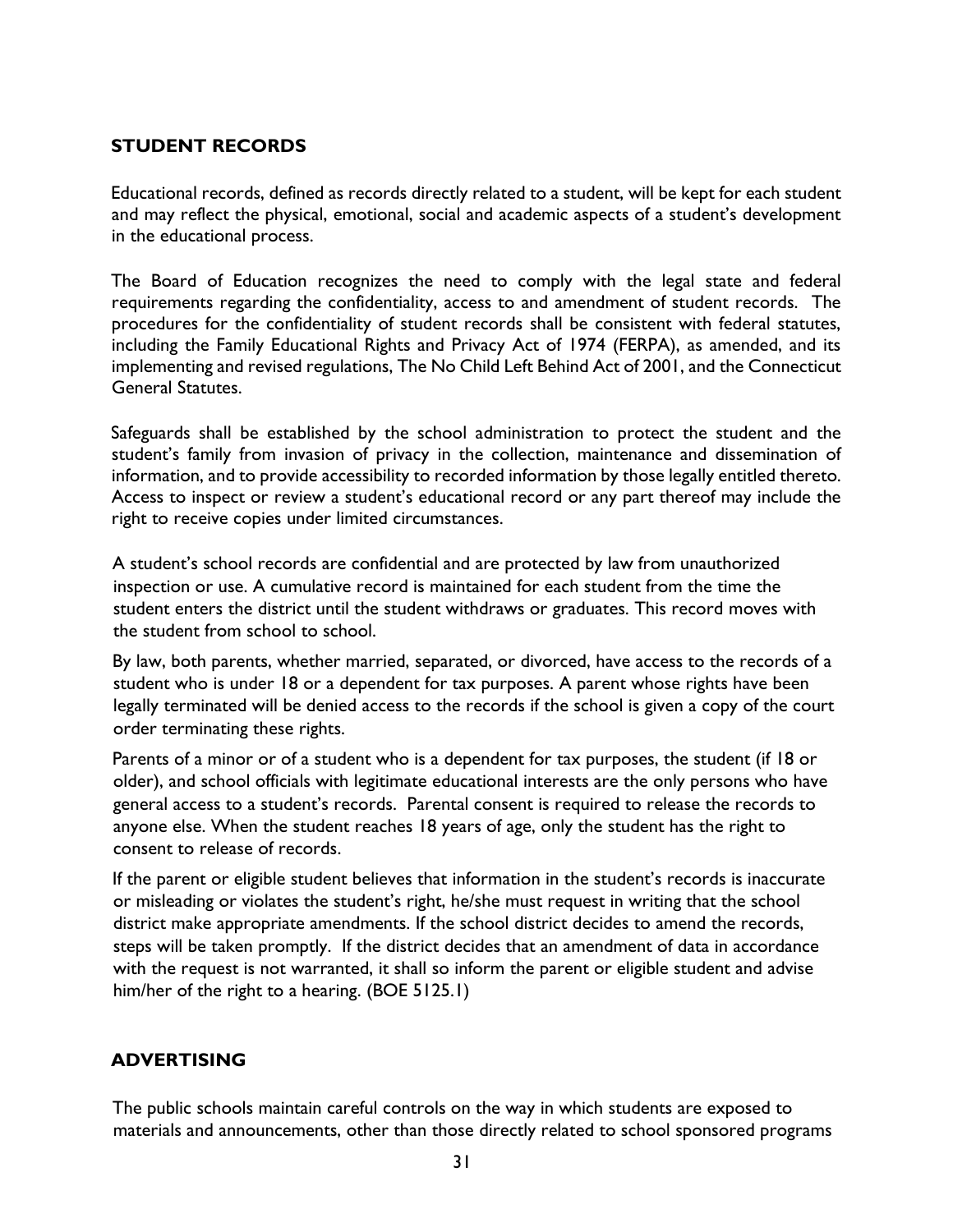and activities. Caution is exercised to prevent exploitation of the system and its students. Fliers distributed in the district must have approval from the Superintendent prior to distribution and only non-profit organizations will be considered.

#### **SEARCH AND SEIZURE**

The right to inspect desks and other equipment assigned to students may be exercised by school officials to safeguard students, their property and school property. This document serves as advance notice that school board policy allows desks to be inspected if the administration has reason to believe that materials injurious to the best interests of students and the school are contained therein.

Under special circumstances, an authorized school administrator may search a student or student's property when reasonable suspicion indicates that a particular student is in possession of an item or a substance that represents a material threat to school routine or is prohibited by school board regulations or law. Students must be aware that such items are forbidden both on school property and at school-related activities. Student property shall include but not be limited to, purses and book bags. All searches of students shall be conducted or authorized by the principal or designee, in the presence of a witness and following district policy. (BOE 5145.12)

#### **SCHOOL CEREMONIES AND OBSERVANCES**

The school district recognizes the value of certain ceremonies and observances in promoting patriotism and good citizenship among the students. Activities related to a religious holiday or theme will be planned to insure that the activity is not devotional, and that students of all faiths can join without feeling that they are betraying their own beliefs. Students shall be given the option to be excused from participating in those parts of a program or curriculum involving a religious theme that conflicts with their own religious beliefs. If a parent or student has any questions regarding the use of religious music, artwork and/or symbols in a particular course/activity, the building principal should be contacted.

#### **SELECTION OF AUDIO VISUAL AND REFERENCE MATERIALS**

#### **A. Library Materials:**

School librarians or media coordinators are responsible for implementing Board Policy, as pertains to library materials. In the event doubt may exist as to the appropriateness of the selection of, or use of, certain library materials, the librarian should indicate this reservation to the building principal. The building principal will review the material with other staff members (selected by the principal) and render a decision as soon as practicable.

#### **B. General Instructional Material:**

Each teacher has the professional responsibility to properly review all instructional material for fact and appropriateness prior to use in the classroom. In the event doubt may exist as to the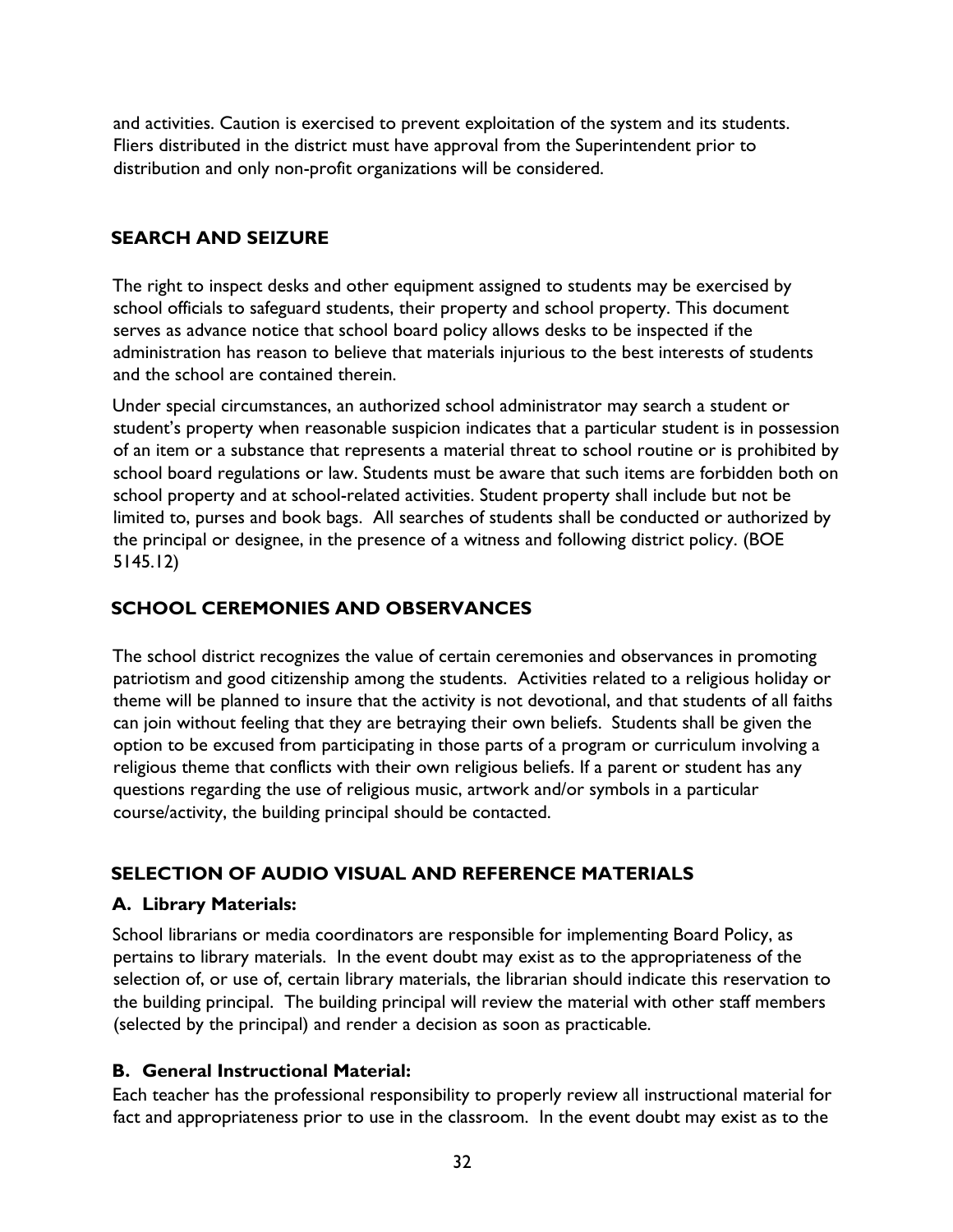appropriateness of certain material, the teacher should request the building principal should seek out the advice of other professionals as deemed appropriate.

On occasion, parental comments or questions may focus on the use of certain materials in our schools. When this occurs, principals are requested to take immediate action to ascertain the nature of the objection and to review the matter with appropriate staff members. Hopefully, the end result of this action will be the resolution of the issue.

#### **Selection Of Instructional Materials**

#### **A. Procedure for Selection of Materials**

Media Center Materials (Media)

- 1. In selecting materials for purchase for the media center, the media specialist will evaluate the existing collection and the curriculum needs and will consult reputable, professionally prepared selection aids and other appropriate sources. For the purpose of this rule, the term "media" includes all materials considered part of the library collection, plus all instructional materials housed in resource centers and classrooms which are not text materials.
- 2. Recommendations for purchase will be solicited from faculty, P.T.O. and parents.
- 3. Selection is an ongoing process which shall include the removal of materials no longer appropriate and the replacement of loose and worn materials still of educational value.
- 4. Selections are forwarded to the principal's office.

#### **B. Criteria for Selection of Materials**

The following criteria will be used as they apply:

- 1. Materials shall support and be consistent with the general educational goals of the district and the objectives of specific courses.
- 2. Materials shall meet high standards of quality in factual content and presentation.
- 3. Materials shall be appropriate for the subject area and for the age, emotional development, ability level, and social development of the students for whom the materials are selected.
- 4. Materials shall have aesthetic, literary, or social value.
- 5. Materials chosen shall be by competent and qualified authors and producers.
- 6. Only grade appropriate G-rated library films will be shown. These films will be clearly curriculum related.
- 7. Biased or slanted materials may be provided to meet specific curriculum objectives.
- 8. Physical format and appearance of materials shall be suitable for their intended use.
- 9. Any exceptions to the above guidelines will be discussed beforehand with the school principal. All questions regarding misuse of audio-visual materials will be handled by the school principal.

#### **PESTICIDE NOTIFICATION AND APPLICATION**

As of July 1, 2000, only certified pesticide applicators shall be used in schools for any nonemergency pesticide use in school buildings or on school grounds. Areas to receive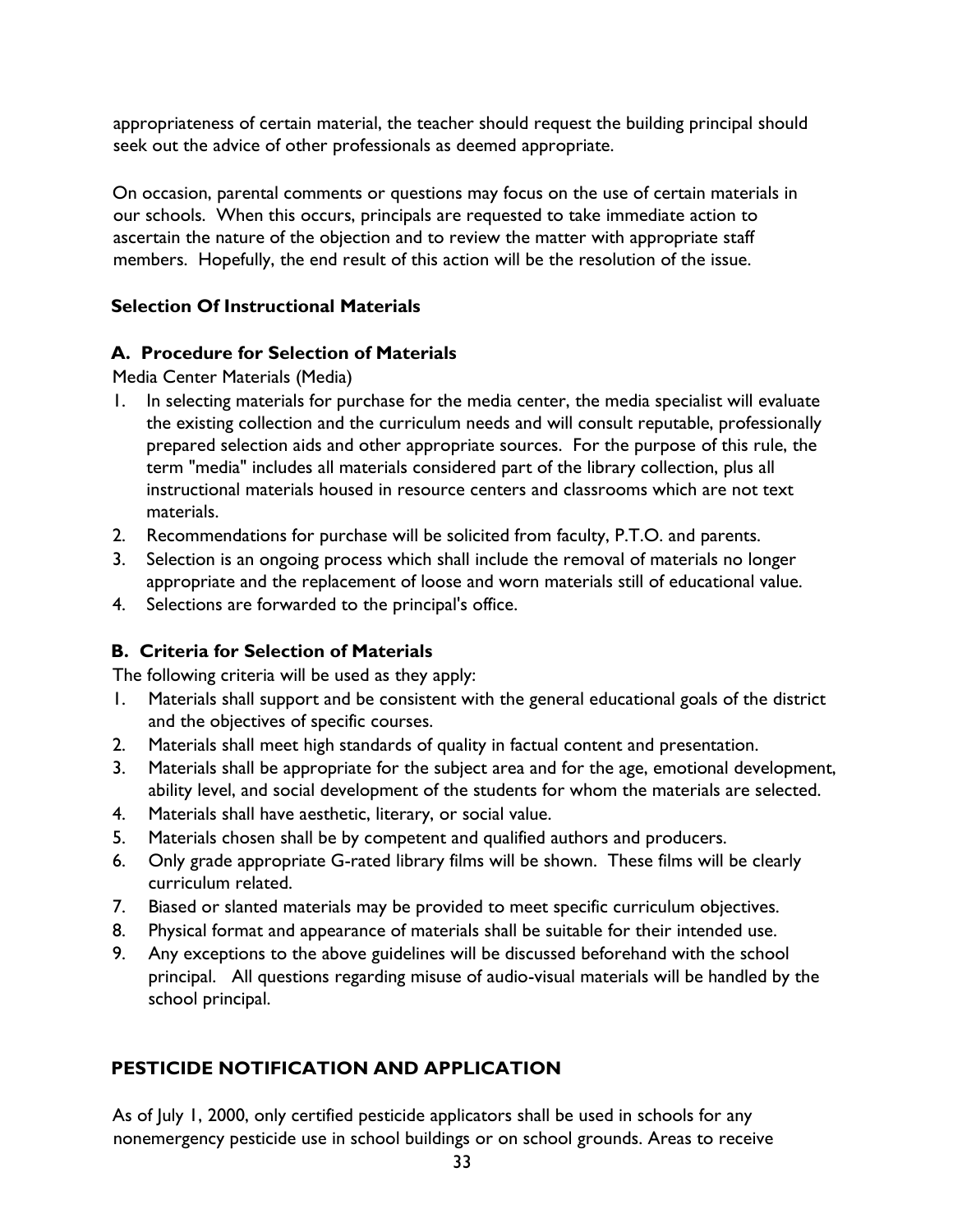pesticide application will be posted and a written record of all pesticide applications will be maintained for five years. Parents/guardians and staff who want to receive advance notice of all pesticide use will be listed on a registry and such notice will be provided as required by law. Parents/guardians who want to be notified prior to pesticide applications inside their children's school assignment area may contact the Superintendent's office.

#### **GREEN CLEANING**

RSD 17 complies with the Green Cleaning Act. On or before July 1, 2011, each local and regional board of education shall implement a green cleaning program for the cleaning and maintenance of school buildings and facilities in its district. No person shall use a cleaning product inside a school unless such cleaning product meets guidelines or environmental standards set by a national or international environmental certification program approved by the Department of Administrative Services, in consultation with the Commissioner of Environmental Protection. Such cleaning vii product shall, to the maximum extent possible, minimize the potential harmful impact on human health and the environment. (P.A. No. 09-81)

#### **RECYCLING PROGRAM**

RSD 17 complies with the Private and Municipal Recycling Act. An important step was taken toward changing the way we manage our municipal solid waste (MSW) when the Connecticut State legislature passed the mandatory recycling laws which required recycling of 25% of the state's solid waste stream by January 1, 1991. Over the past twenty years several updates to those laws, or new laws, have been passed to help increase recycling and address topics such as e-waste, deposit containers, rechargeable NiCd batteries, and grass clippings. (P.A. No. 10-87)

#### **ASBESTOS**

Legislation requires all school buildings to be reevaluated to determine if asbestos is present and if it poses a significant health hazard to the building's occupants. The District has on file plans showing the location of asbestos in each building and measures undertaken to comply with regulations to maintain a safe school environment. Request to review these plans may be made in the school office.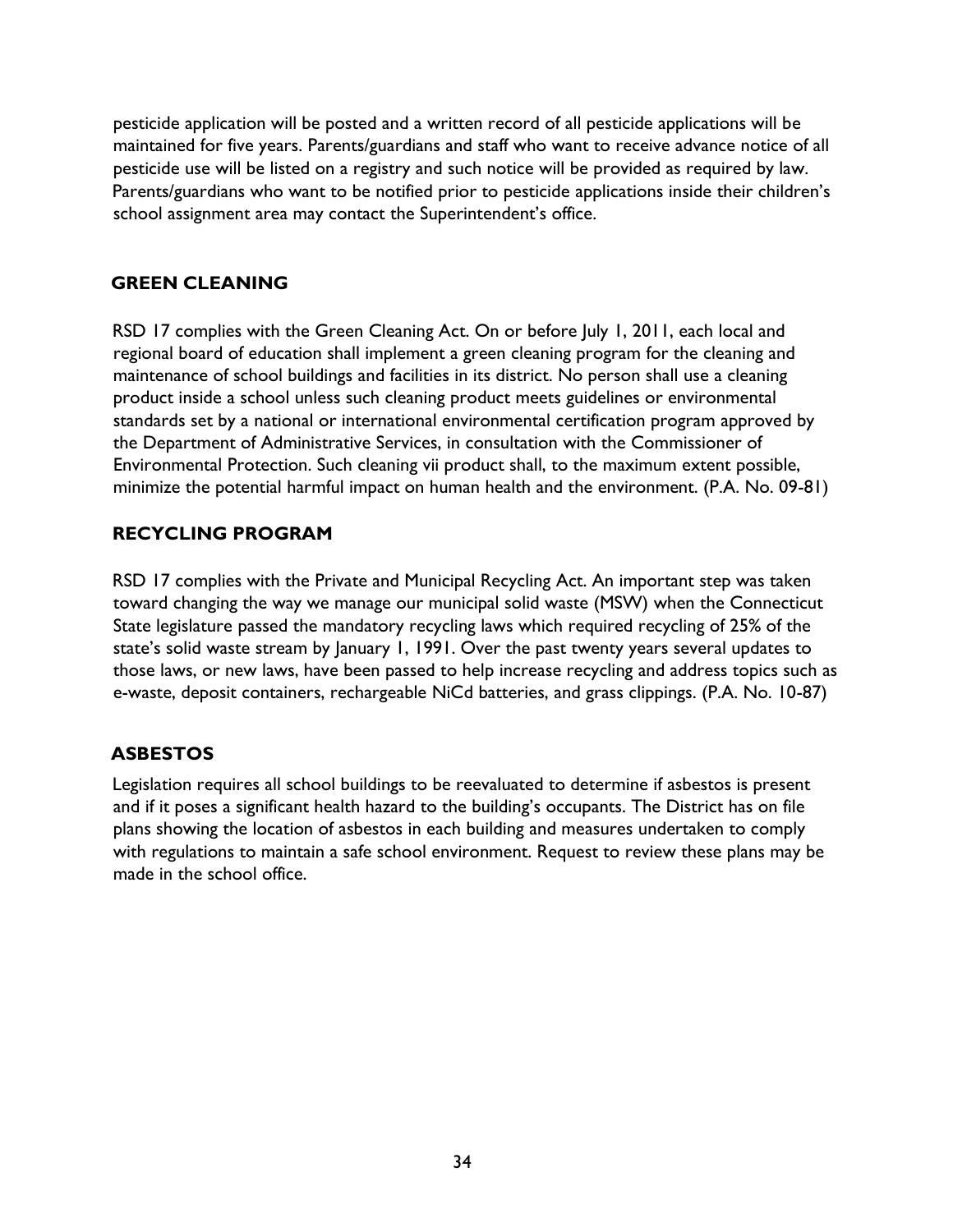#### **REGIONAL SCHOOL DISTRICT NO. 17 Contact Information**

Killingworth Elementary **Elementary** Dennis Reed, Principal

Haddam-Killingworth Intermediate School Eric Larsen, Principal 451 Route 81 Cindy Fetteroll, Principal's Secretary Killingworth, CT 06419 Telephone: 860-663-1241

Haddam-Killingworth Middle School Dolores Bates, Interim Principal 451 Route 81 Lori LaBella, Principal's Secretary Killingworth, CT 06419 Telephone: 860-663-1241

Haddam-Killingworth High School **Donna Hayward, Principal** 

District Director of Student Services Dr. Kris Lindsay Special Education Coordinator Tonya Gorgone 57 Little City Road Beth LiPuma, Secretary Higganum, CT 06441 Telephone: 860-345-4244

Department of Transportation (Student Transportation of America)

Central Office **Dr. Holly Hageman, Interim Superintendent** 57 Little City Road Pamela Hensel, Administrative Assistant Higganum, CT 06441 **Dr. Holly Hageman, Assistant Superintendent**  Donna Kana, Administrative Assistant Telephone: 860-345-4534

Burr Elementary School Brienne Whidden, Principal 792 Killingworth Road Sue Hall, Principal's Secretary Higganum, CT 06441 **Dawn MacLeod, Secretary** Telephone: 860-345-4584

340 Route 81 Lee Kozlowski, Principal's Secretary Killingworth, CT 06419 Joyce Callahan, Secretary Telephone: 860-663-1121

95 Little City Road **All and Adam Apicella, Assistant Principal** Higganum, CT 06441 Melissa Bennett, Principal's Secretary Telephone: 860-345-8541

Irma Wilhelm, Branch Manager Telephone: 860-345-8228

Food Service Sharon Sharon Shettleworth, Director Telephone: 860-345-4534 - Ext. 421